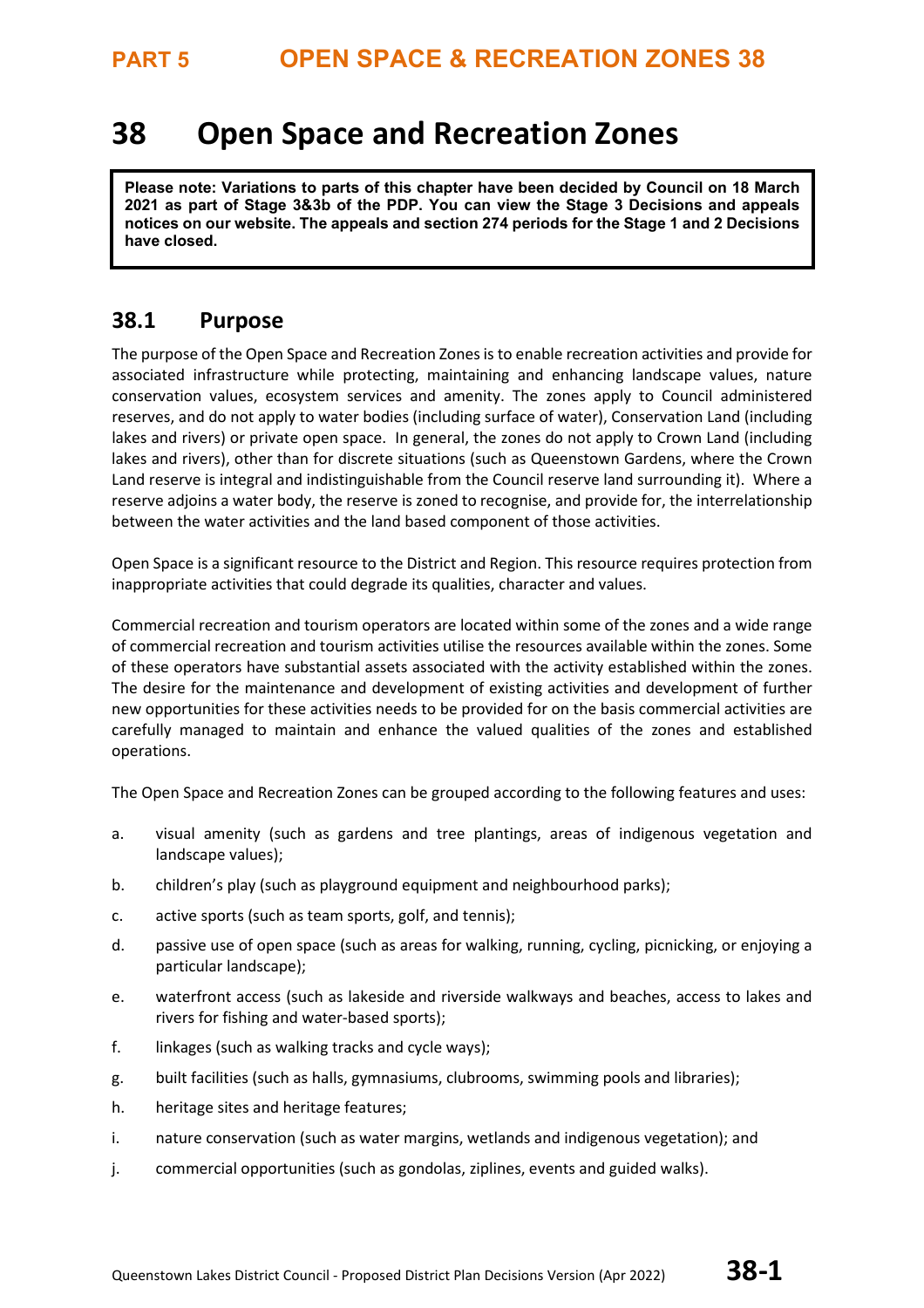The District provides a wide range of recreation opportunities. Its outstanding natural environment which includes lakes, rivers, mountains and basins provide an ideal setting for a variety of outdoor recreation activities. Together, the activities and the environments that they occur within are internationally recognised as the basis for the District's importance as a visitor destination, are crucial to the tourism industry and economy, as well as encouraging residents to settle within the District. The climate is conducive to outdoor recreation and its proximity to Mt Aspiring and Fiordland National Parks provides further opportunities for outdoor recreation.

Within the town centres, urban areas and settlements, there are opportunities for indoor recreation and community activities, such as libraries, swimming pools and community halls, as well as outdoor venues for more formal sporting activities.

Open space is an important recreation and community resource. It can provide visual relief and amenity amongst the developed residential and commercial environments, opportunities for education concerning the natural environment, as well as active use (such as walking and cycling) and passive use (such as children's play, or picnicking, sitting and contemplation) for both residents and visitors.

Five zones and four sub-zones are used to manage activities on land zoned Open Space and Recreation within the District, these are:

- Nature Conservation Zone;
- Informal Recreation Zone, which includes the Ben Lomond Sub-Zone;
- Active Sport and Recreation Zone;
- Civic Spaces Zone; and
- Community Purpose Zone which includes the Community Purposes Cemeteries, Community Purposes – Golf and Community Purposes – Camping Ground Sub-Zones.

### **38.2 Objectives and Policies – District Wide**

38.2.1 **Objective - The open space land and facilities administered by the Council make a major contribution towards meeting the needs of the District's residents and visitors for passive and active recreation.** 

### **Policies**

- 38.2.1.1 The design, development, management and maintenance of Open Space and Recreation Zones shall provide for:
	- a. the needs of the community in the area in which the zones are located, and the needs of the wider community and visitors to the District;
	- b. the effective and efficient use of resources so as to ensure that Open Space and Recreation Zones are fit for purpose and safe for all users;
	- c. the maintenance and enhancement of integrated public access connections to walking and cycling networks throughout the District, including along lake and river margins;
	- d. recognise and provide for users of all ages and different physical capacities
	- e. the location within which Open Space and Recreation Zones are situated, responding to recognised natural character, landscape and heritage values; and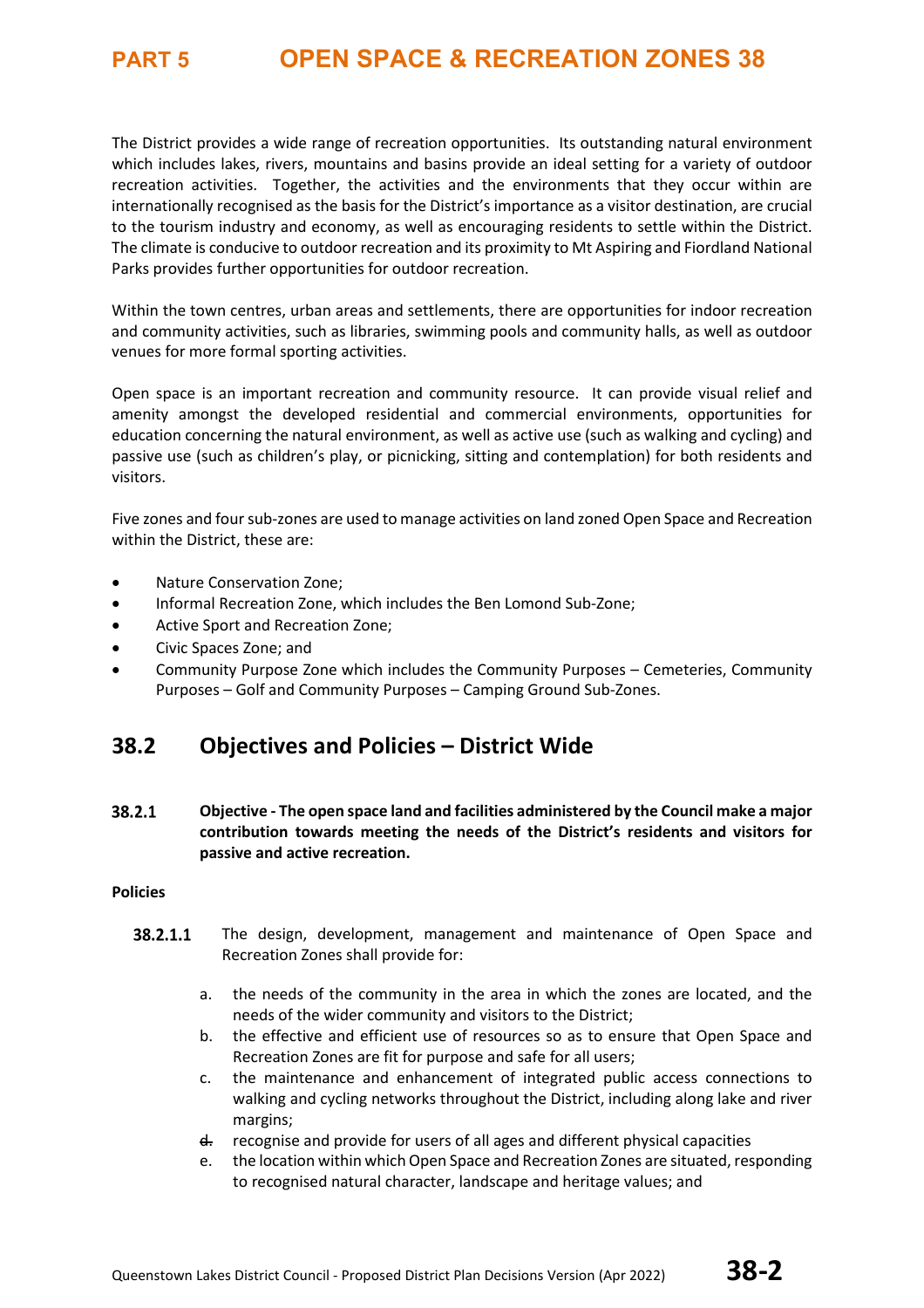- f. the provision of infrastructure necessary to service Open Spaces and Recreation Zones, including recreation facilities and amenities.
- 38.2.1.2 Encourage multiple use of Open Space and Recreation Zones wherever possible and practicable.
- 38.2.1.3 Promote the protection of existing ecological values having regard to the purpose, objectives and policies specific to each Open Space and Recreation Zone, and opportunities for enhancing natural values.
- 38.2.1.4 Protect open space, recreation and amenity values by managing the adverse effects of, and conflicts between, different types of recreation activities.
- 38.2.1.5 Avoid activities that do not have a practical or functional need to be located within Open Space and Recreation Zones, unless a particular activity:
	- a. is compatible with and does not affect the continued operation of established activities;
	- b. does not preclude the development of new open space and recreation activities; and
	- c. maintains or enhances the recreation and amenity values.
- 38.2.1.6 Provide a District Plan framework that establishes the roles, functions and activities for each Open Space and Recreation Zones, within which the outcome of public participation into the design, development, management and enhancement of reserves can be implemented through processes other than through the Act, such as reserve management plans.
- Provide adequate firefighting, water, and fire service vehicle access to ensure 38.2.1.7 an efficient and effective emergency response

### 38.2.2 **Objective - Recreation activities are undertaken and facilities constructed in a way that maintains or enhances the values of open space areas and the recreation opportunities available within the District.**

### **Policies**

- 38.2.2.1 Ensure activities are undertaken in a manner that maintains or enhances the amenity values of the relevant reserve and surrounding environment, including natural, scenic and heritage values.
- 38.2.2.2 Limit activities, buildings and structures to those compatible with the role and function of the zone, and the sensitivity of the surrounding environment, and which maintain or enhance the anticipated use or values of the zone.
- 38.2.2.3 Require areas surrounding buildings, structures, outdoor storage and parking areas to be landscaped to mitigate visual impacts and maintain or enhance amenity values.
- 38.2.2.4 Ensure the scale and location of buildings including associated structures, trails and accesses, and noise and lighting associated with recreation activities is consistent with the level of amenity anticipated in the zone and in the surrounding environment,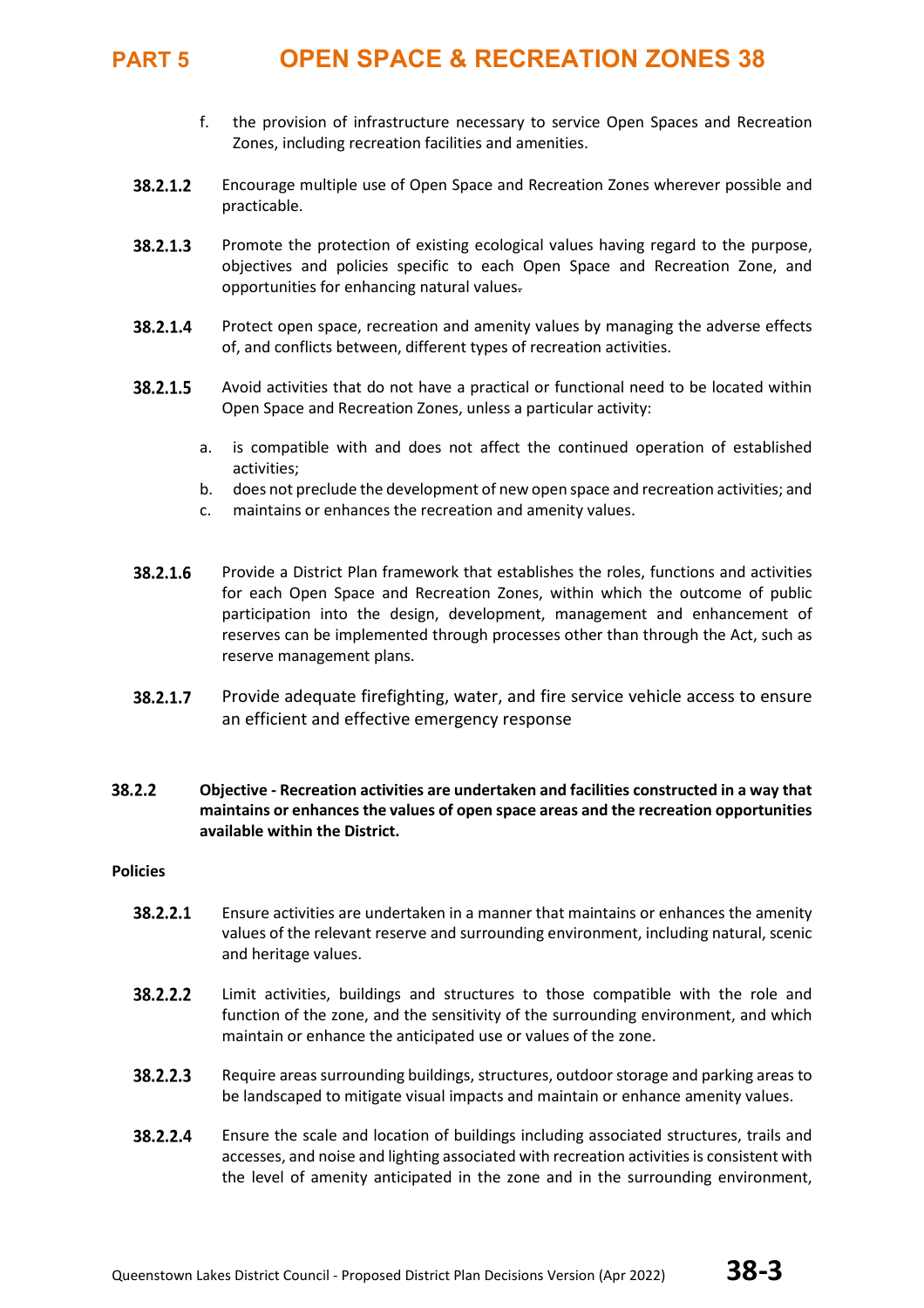having particular regard to the following where new buildings, structures or lighting are proposed:

- a. the purpose, number, size and location of new buildings, structures and lighting are appropriate, in terms of their function and the sensitivity of the environment;
- b. that building design and appearance positively contributes to amenity, cultural, ecological and landscape values;
- c. that buildings or structures do not unduly preclude or limit public access, particularly along the margins of the District's lakes and rivers;
- d. that cumulative adverse effects of buildings and activities are taken into account; and
- e. the provision for and standard of lighting, including:
	- i. its siting and location, in particular, how it contributes to public safety; and
	- ii. minimising upward light spill on the night sky.
- 38.2.2.5 Ensure that any buildings or structures located within, adjoining or nearby to an Outstanding Natural Feature or Landscape, protect, maintain or enhance those values by:
	- a. limiting development and activities in the vicinity of water bodies to the land based components of community recreation water based activities, which have a practical and functional need to be located within these areas; (refer also to Objective 38.2.4)
	- b. preserving the natural character of the margins of waterbodies; (refer also to Objective 38.2.4)
	- c. ensuring buildings are located in areas that are least sensitive to change and have capacity to absorb development;
	- d. requiring buildings to be designed and finished so they:
		- i. avoid visual dominance; and
		- ii. mitigate or remedy adverse effects on the values of the Outstanding Natural Feature or Landscape; and
	- e. ensuring trails, access and carparking areas (including associated earthworks) do not degrade visual amenity values or disrupt the natural character or landforms.
- 38.2.2.6 Ensure the development and use of Open Space and Recreation Zones maintains the amenity values enjoyed by residents and visitors such as walking, social activities, and the protection of view shafts as seen from adjoining land and roads.
- **38.2.2.7** Ensure that the development and use of Open Space and Recreation Zones, and the interface with the surface of water bodies adjoining these zones, is managed to protect amenity values and to ensure the safe movement of people and goods.
- 38.2.3 **Objective – Commercial activities are limited to those that have a functional requirement to locate within Open Space and Recreation Zones and maintain open space and recreation values.**

### **Policies**

38.2.3.1 Ensure that commercial activities have a genuine link with the open space and recreation resource.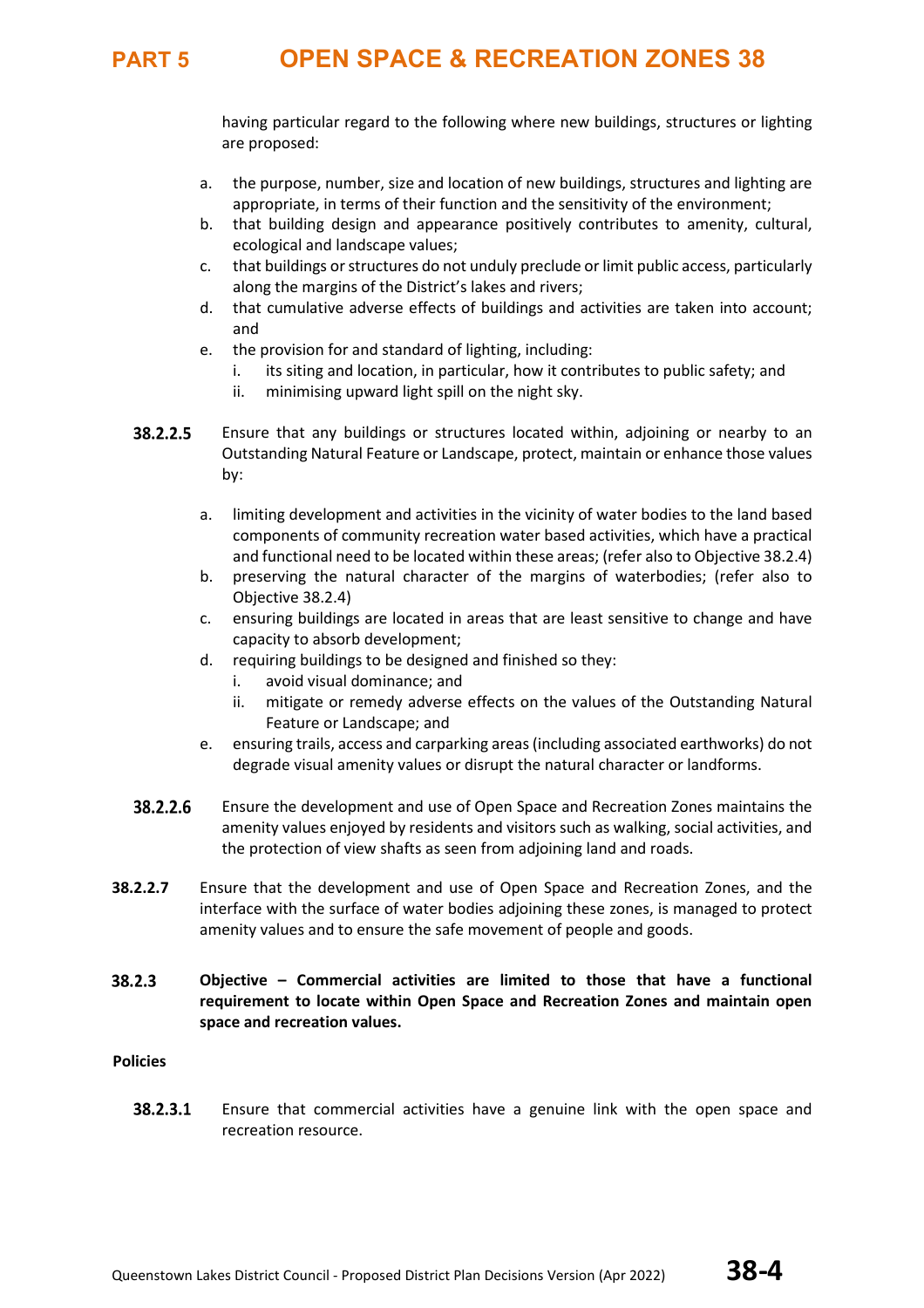- 38.2.3.2 Ensure that commercial activities maintain the quality, amenity values and landscape values of open spaces.
- 38.2.3.3 Provide for commercial recreation activities that maintain the quality of the experience of people partaking in other commercial recreation activities and other passive and active informal recreation activities, having particular regard to the scale, intensity and cumulative effects of commercial recreation activities.
- 38.2.4 **Objective – The interface between activities within the Open Space and Recreation Zones are managed to protect, maintain or enhance the natural character of waterbodies and their margins (refer also to Policies 38.2.2.5 a and b).**

### **Policies**

- 38.2.4.1 Provide recreation, commercial and public transport opportunities within Open Space and Recreation Zones in a manner that supports the preservation of the natural character and nature conservation values of lakes, rivers and their margins from inappropriate activities.
- 38.2.4.2 Recognise and provide for the maintenance and enhancement of public access to, and enjoyment of, the margins of lakes and rivers, particularly where access and enjoyment is compatible with protecting the natural character and nature conservation values of those lakes and rivers.
- 38.2.4.3 Enable people to have access to a wide range of community recreational experiences on the margins of waterbodies, including the limited provision of commercial recreation activities that maintain landscape, amenity and nature conservation values, especially where they integrate with recreation activities on and under the surface of the waterbody.
- **38.2.5 Objective – Activities sensitive to aircraft noise within the Queenstown Airport Air Noise Boundary or Outer Control Boundary are avoided or managed to mitigate noise and reverse sensitivity effects.**

**Policy**

**38.2.5.1** Require buildings that contain an Activity Sensitive to Aircraft Noise and are located within the Queenstown Airport Air Noise Boundary or Outer Control Boundary to be designed and built to achieve an internal design sound level of 40 dB L<sub>dn</sub>.

### **38.3 Objectives and Policies – Nature Conservation Zone**

### **Purpose**

The Nature Conservation Zone primarily applies to open space and recreation areas that border lakes and rivers, or are recognised for their natural, ecological, and landscape values. The Nature Conservation Zone provides for informal recreation and access to the District's unique landscapes. These areas offer diverse recreation opportunities such as biking, walking and water activities, together with providing connections with nature.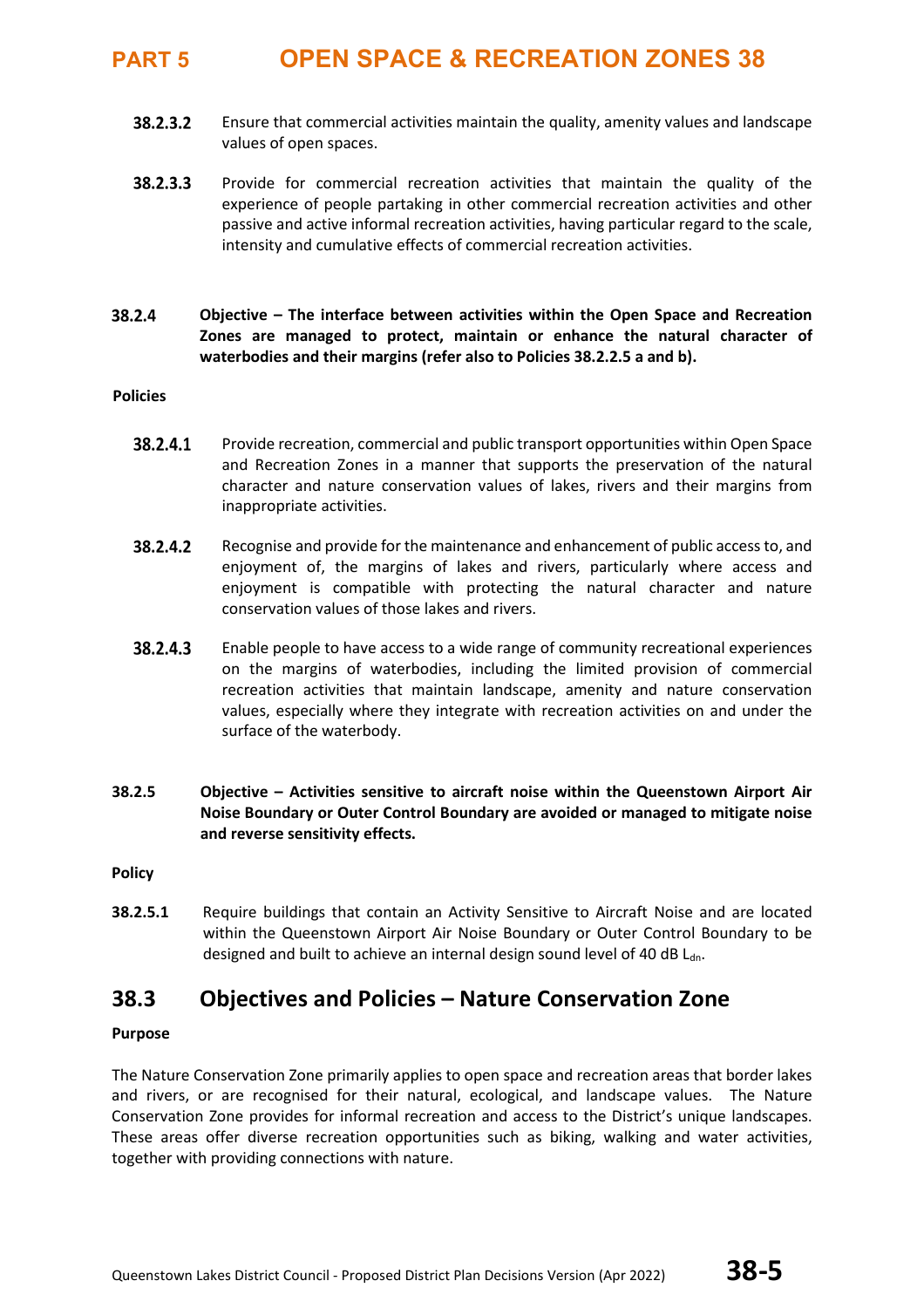To protect the values of the Nature Conservation Zone, recreation activities and development are limited in scale and intensity. Infrastructure, buildings, structures, and activities provided for within this zone relate specifically to conservation, recreation, and visitor information.

#### 38.3.1 **Objective - Use and development complements and protects the nature conservation values and natural qualities of the Nature Conservation Zone.**

### **Policies**

- 38.3.1.1 Provide for appropriate use and development by:
	- a. limiting activities, buildings and structures to those necessary to maintain or enhance the use or values of the zone and only allowing these where they cannot be located on other adjoining or nearby land for the same purpose;
	- b. locating and designing new buildings, structures, additions and parking areas to protect and maintain the character and values of the zone;
	- c. mitigating the visual impacts of buildings, structures and parking areas through appropriate landscaping and design responses; and
	- d. identifying opportunities to enhance biodiversity and providing for these opportunities to be realised as part of the mitigation of the adverse effects of subdivision of adjoining land and use and development within the zone.

### **38.4 Objectives and Policies – Informal Recreation Zone**

### **Purpose**

The Informal Recreation Zone applies to open space and recreation areas that are primarily easily accessible for the immediate community and visitors or within easy walking distance for residents within the area. It provides a basic informal recreation experience, including play opportunities (such as flat, kick-around space) and offers areas for respite and relaxation. In addition, the Informal Recreation Zone is intended to provide physical links to other areas (such as by cycle ways or pedestrian access ways).

The Informal Recreation Zone encompasses both small local parks and neighbourhood reserves, through to large open areas fronting the District's Lakes. It also encompasses small reserves that provide visual relief from the built environment. While some civic activities may take place on these reserves, it is anticipated that larger and more formal civic events will occur within the Civic Spaces Zones.

The Informal Recreation Zone accommodates a number of facilities, including public toilets, children's playgrounds, public barbeques, public art, car parks, tracks and general park furniture.

The foreshore reserves such as those along Roys Bay in Wānaka and Queenstown Bay also contain the majority of the lake-related commercial leases and concessions.

Buildings and structures located on the Informal Recreation Zone are generally limited to those that support informal recreation and are typically small-scale community buildings and structures.

Much of the Informal Recreation Zone is readily accessible, and are located within and adjacent to areas of high interest, landscape and amenity values. A range of commercial recreation and tourism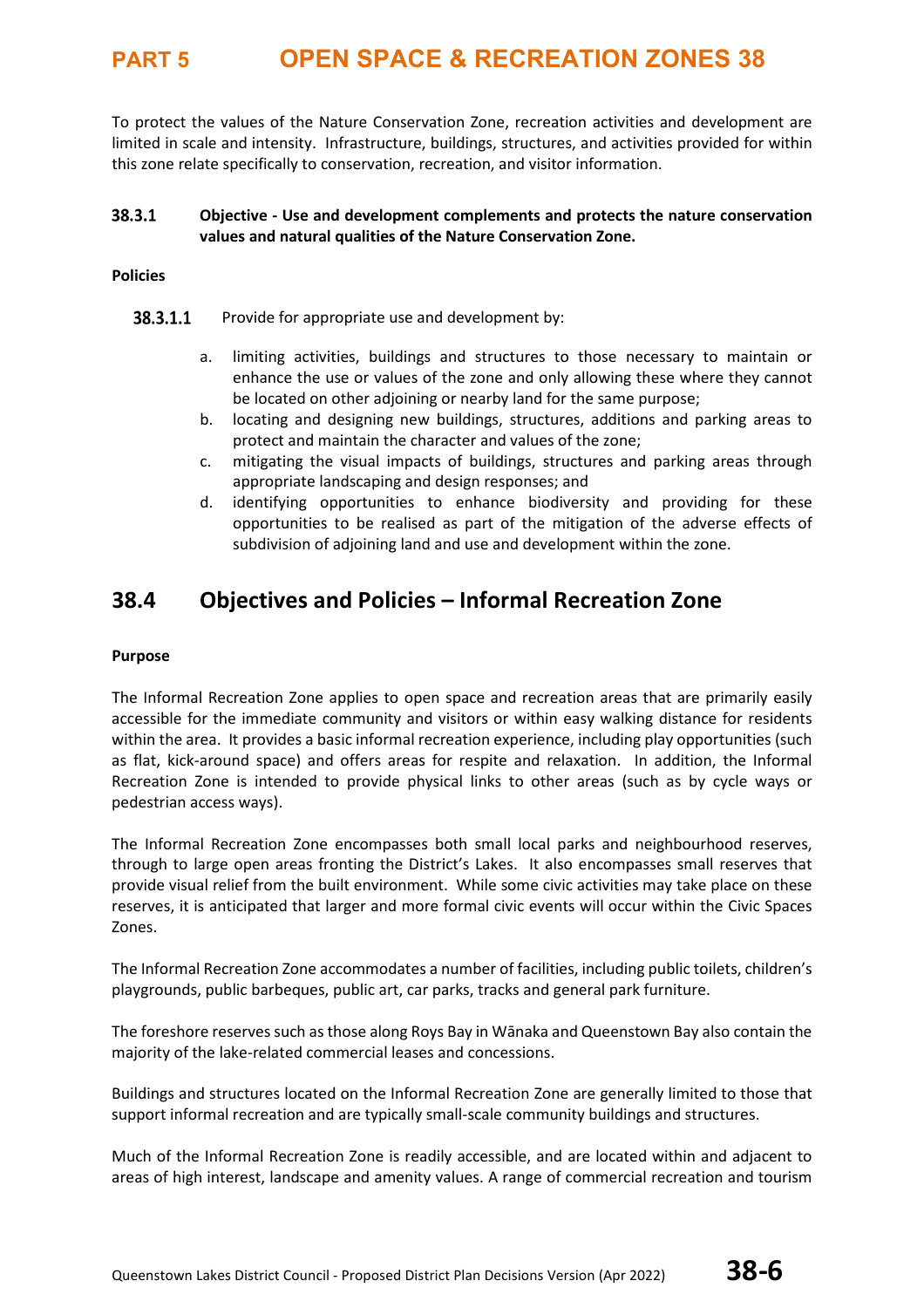activities exist in the zone and there is a desire to develop existing and new activities. The scale and intensity of these activities and associated buildings and infrastructure need to be carefully managed.

The Informal Recreation Ben Lomond Sub Zone recognises and manages the existence and extent of commercial and informal recreation activities in the Ben Lomond Recreation Reserve. This site is of particular importance because of its close proximity to the Queenstown Town Centre and its popularity with visitors and residents. The Ben Lomond Recreation Reserve is also unique in terms of the breadth of activities present, which include a gondola and restaurant, luge, zipline operations, helicopter flights, parasailing, management of forestry, wildlife park and trails used for both commercial and informal recreation. Further development is contemplated where it is undertaken in a manner that is sensitive to other occupiers and users, and where it will maintain the overall landscape values, visual amenity values and recreation experiences of users of the sub zone.

#### 38.4.1 **Objective – Use and development for informal recreation maintains and enhances the environment**

### **Policies**

- 38.4.1.1 Enable a variety of informal recreation activities, including small-scale community uses and accessory activities.
- 38.4.1.2 Encourage commercial recreation activities and related commercial activities to complement and enhance other uses and experiences in the Informal Recreation Zone while at the same time maintaining or enhancing the landscape and amenity values of the zone.
- 38.4.1.3 Provide for multiple recreation activities while managing conflicts between multiple uses, and ensuring public safety and public access to informal recreational opportunities are maintained and enhanced.
- 38.4.1.4 Ensure that buildings and activities that exclude or restrict public access are limited so as to encourage public use and maintain open space for informal recreation, recognising that the existing facilities that have been established within this zone are appropriate to remain and in some instances, may be extended or redeveloped.
- 38.4.1.5 Limit the intensity of activities to minimise adverse effects such as noise, glare and traffic on amenity values, peace and enjoyment of the Informal Recreation Zones and surrounding environment.
- 38.4.1.6 Opportunities are taken to enhance recreational trail networks, cycling and walking linkages within the zone, and to other zones, to create a contiguous network to assist residents and visitors to move through and around neighbourhoods, and to other destinations, thereby providing an alternative and sustainable mode of transport.

### **Within the Ben Lomond Sub-Zone**

**38.4.2 Objective – Use and development of the Ben Lomond Sub-Zone provides a high-quality destination for residents, and domestic and international tourists, while maintaining the landscape values and amenity values of the surrounding Outstanding Natural Landscape.**

**Policies**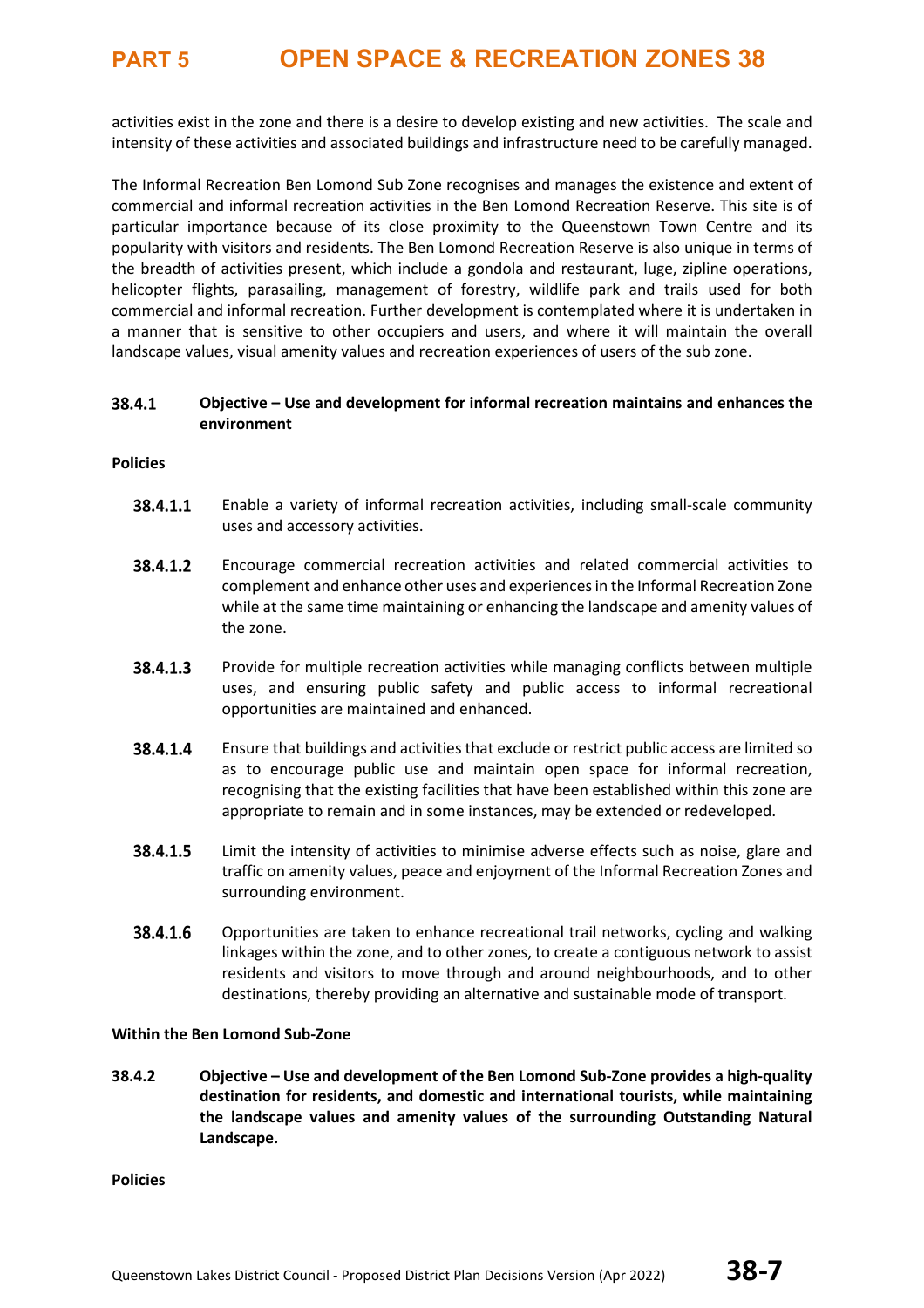- **38.4.2.1** Control the visual impact of buildings, passenger lift systems, earthworks and infrastructure associated with commercial and commercial recreation activities.
- **38.4.2.2** Ensure that buildings, passenger lift systems and infrastructure associated with commercial and commercial recreation activities are not highly prominent on the skyline and remain subservient to the view of Walter Peak when viewed from the north east (Malaghans Road / Gorge Road).
- **38.4.2.3** Provide for and maintain Gondola access between Brecon Street and Bob's Peak including necessary removal of exotic conifers subject to landscape rehabilitation in the event of conifer removal.
- **38.4.2.4** Ensure the removal of exotic conifer trees in areas other than the Gondola Corridor mitigates the post-harvest adverse effects on landscape and visual amenity through landscape rehabilitation.
- **38.4.2.5** Provide for the continued operation of an informal airport within the Ben Lomond Sub-Zone where the adverse effects on health, safety, and amenity are mitigated through the management of the frequency and intensity of daily and weekly flight operations, flight paths, and separation distances from incompatible activities.

### **38.5 Objectives and Policies – Active Sport and Recreation Zone**

### **Purpose**

The Active Sport and Recreation Zone includes larger parks and reserves that are primarily used for organised sport and events, usually with associated buildings and structures. The zone primarily applies to open space that is easily accessible, used for indoor and outdoor organised sports, active recreation and community activities.

The Active Sport and Recreation Zone areas are designed and used for organised sport and recreation with toilets, changing facilities, car parking and turf or playing surfaces formally maintained to an appropriate standard for the relevant sports code. These include sports fields, hard-court areas, club facilities as well as associated infrastructure such as car parking and changing rooms.

Commercial activities accessory to sport and active recreation activities, such as those that provide food or beverage services to support recreational use, may be undertaken in appropriate locations within this zone.

The Active Sport and Recreation Zone applies in the main urban centres and contain provisions that recognise the intensive use made of these areas, and the need to provide sufficient facilities to support these uses, while at the same time, providing for the open space and amenity values of a park or reserve within this zone, as well as avoiding or mitigating adverse effects on the surrounding areas.

#### 38.5.1 **Objective - Active sport and recreation activities are provided for in appropriate locations, while managing adverse effects on surrounding areas and communities.**

**Policies**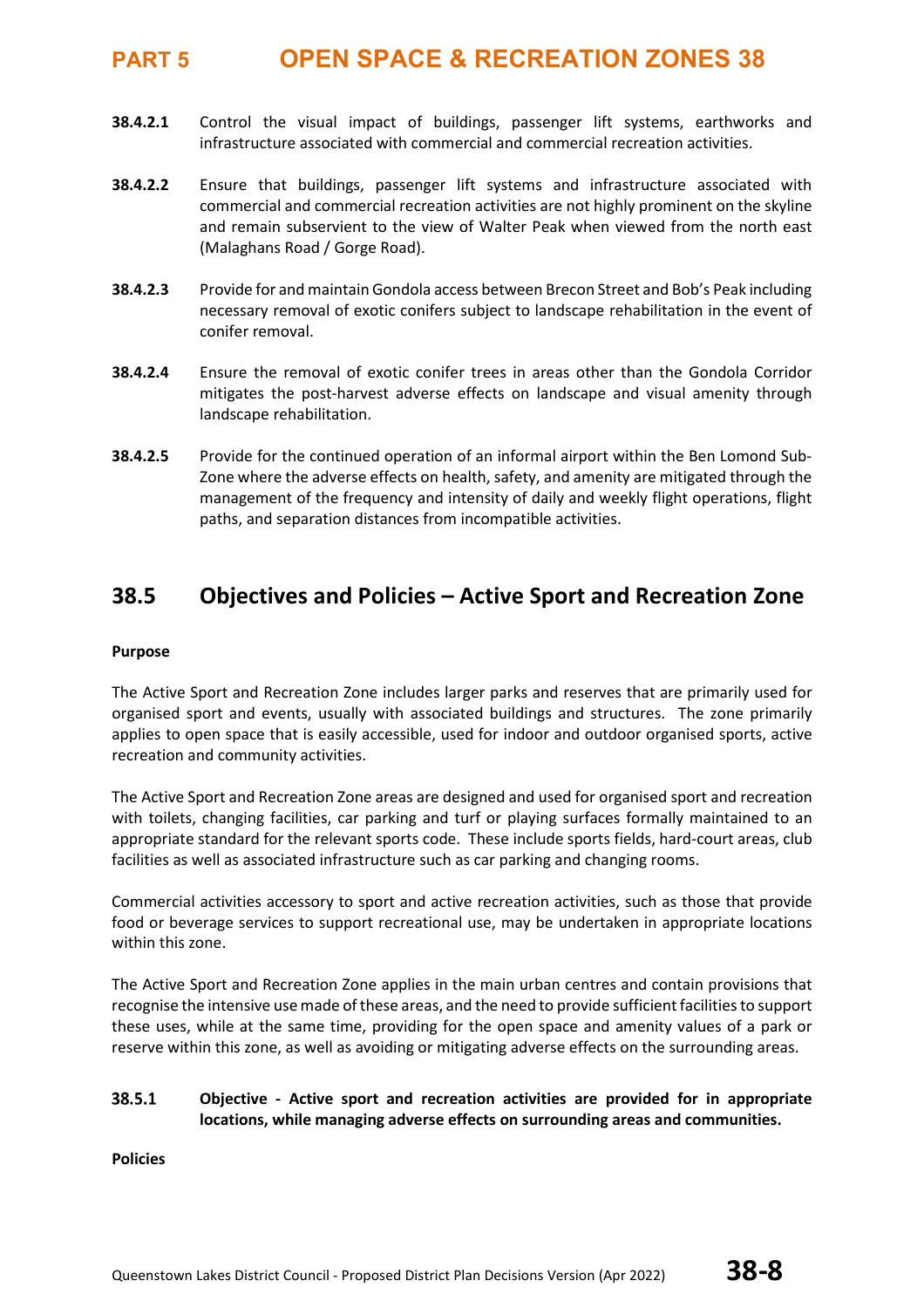- 38.5.1.1 Provide for indoor and outdoor organised sports, active recreation, recreation facilities, community activities, accessory activities and associated buildings and structures.
- 38.5.1.2 Active sport and recreation and associated buildings, structures (including additions) and car parking, are designed, located and operated to be compatible with the surrounding environment in which they are located, particularly within or adjacent to residential environments, and to avoid or mitigate any adverse effects of the activities (such as noise, hours and frequency) and of buildings, including visual dominance, outlook from adjoining or nearby sites and buildings, and shading.

### **38.6 Objectives and Policies – Civic Spaces Zone**

### **Purpose**

The Civic Spaces Zone provides for civic activities.

Civic spaces contribute to the character of centres and urban areas and provide opportunities for informal recreation, social interaction and community gatherings and events. They also support local character and provide a sense of identity.

The Civic Spaces Zone receives a high level of use and the zone and facilities shall be designed, operated and maintained with a high level of service. Events are often held within civic spaces, such as festivals and markets. They are places that help to establish communities and a sense of place. These areas are typically subject to higher demand from public and commercial use and are important civic spaces that directly support the District's tourism industry.

38.6.1 **Objective – Civic spaces are the community focal points for civic and community functions, events and informal recreation of benefit to both the community and the District.**

### **Policies**

- 38.6.1.1 Manage and promote passive recreation activities, while providing for commercial and community activities of a temporary nature that are of public benefit.
- 38.6.1.2 Limit buildings and structures to those that are necessary to support civic activities, and where this is demonstrated, ensure that buildings and structures enhance the amenity values, functionality and use of the zone.
- 38.6.1.3 Enable public amenities and the installation of artworks and interpretive signs that enhance the use and enjoyment of civic spaces.

### **38.7 Objectives and Policies – Community Purposes Zone**

**Purpose**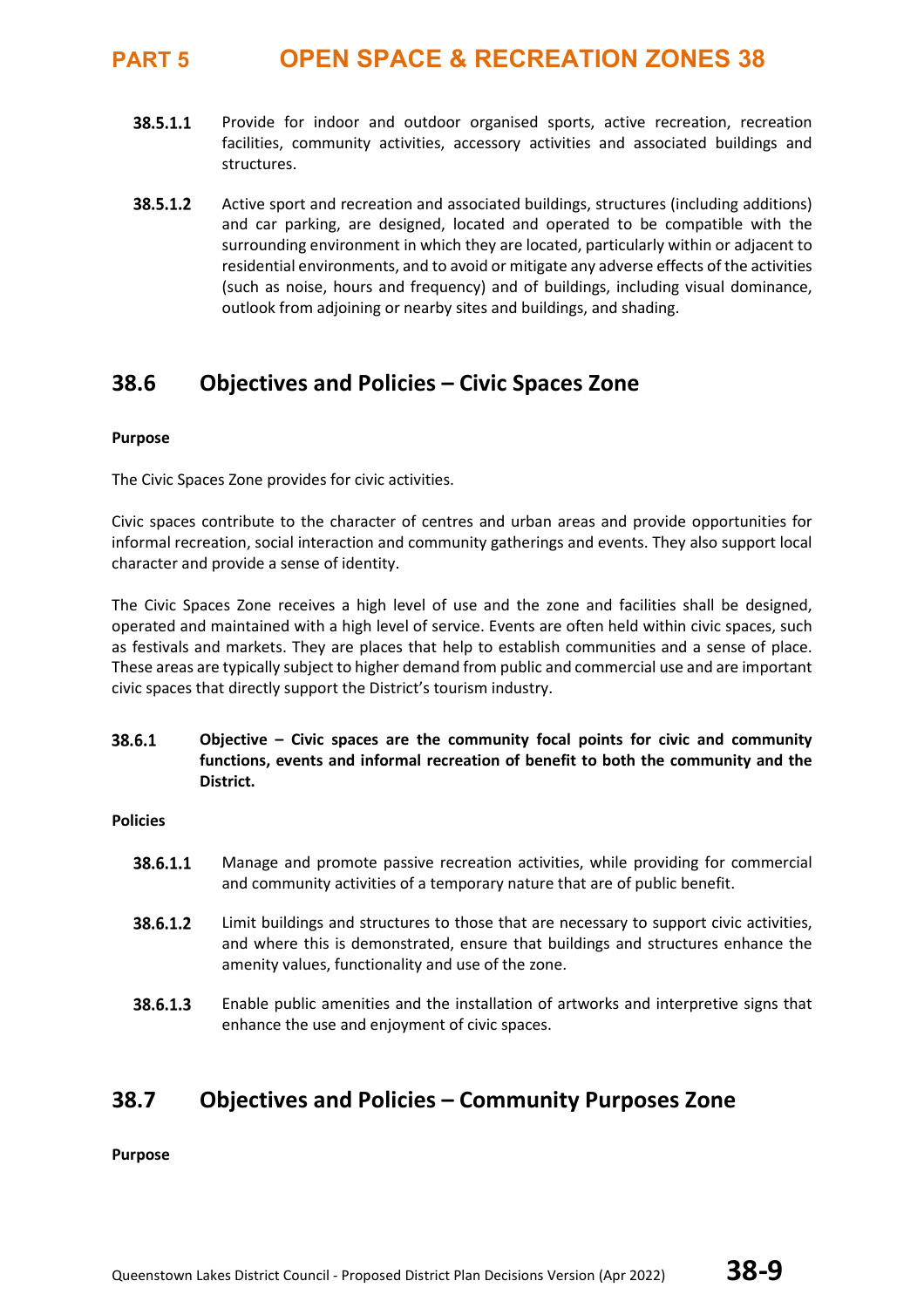The Community Purposes Zone primarily accommodates open space areas that play a significant community function, including libraries, halls and recreation centres. It also provides specifically for cemeteries, golf courses, campgrounds and areas that have a significant passive recreation function that are not otherwise encapsulated in other zones, such as the Queenstown Gardens. Community buildings and associated activities are generally provided within the Community Purposes Zone.

Community Purposes Zones located within the settlements and outlying settlements often have multiple activities that host a variety of passive and active activities and associated infrastructure.

Where the Community Purposes Zone is for a specific function, the zone has been broken into subzones for the purposes of better articulating management outcomes for each sub-zone. The three sub-zones are:

Community Purposes Zone (Cemeteries); Community Purposes Zone (Golf); and Community Purpose Zone (Camping Ground).

Both the Community Purposes Zone (Golf) and the Community Purposes Zone (Camping Ground), comprise the District's golf courses and campground facilities that are owned by the Council, but are leased to private interests. These two sub-zones include provisions that recognise the specialised use of these open space areas. Accordingly, the Community Purposes Zone allows for greater flexibility in the scale and nature of development of these spaces, while at the same time ensuring that development of these spaces is sympathetic to adjoining areas. As an example, this includes where a Community Purposes Zone (Camping Ground) may border one of the District's lakes or Outstanding Natural Landscapes.

### 38.7.1 **Objective – Community activities that meet the current and future social, cultural, recreation, health and community needs of both local communities and visitors to the District are provided for within a diverse range of open spaces.**

### **Policies**

- 38.7.1.1 Enable community activities and associated buildings and structures (including indoor and outdoor organised sports, active recreation and recreation facilities) that contribute to the function of the zone as focal points for District and Regional activities, while ensuring that the location and design of new buildings and structures, additions to existing buildings and structures and parking areas, maintain the character and values of each Community Purposes Zone.
- 38.7.1.2 Enable the continued operation of the District's existing cemeteries while maintaining public access, the open space amenity, and any historic heritage values of these community spaces.
- 38.7.1.3 Buildings, structures and activities associated with the community activities themselves are designed and located so that any adverse effects including noise, lighting and traffic effects, are managed to maintain the level of amenity value of the surrounding environment within which they are located.
- 38.7.1.4 Ensure that the development of golf courses and camping ground areas continue to provide for a mixture of restricted and full public use, as well as the open space visual amenity enjoyed by the wider public.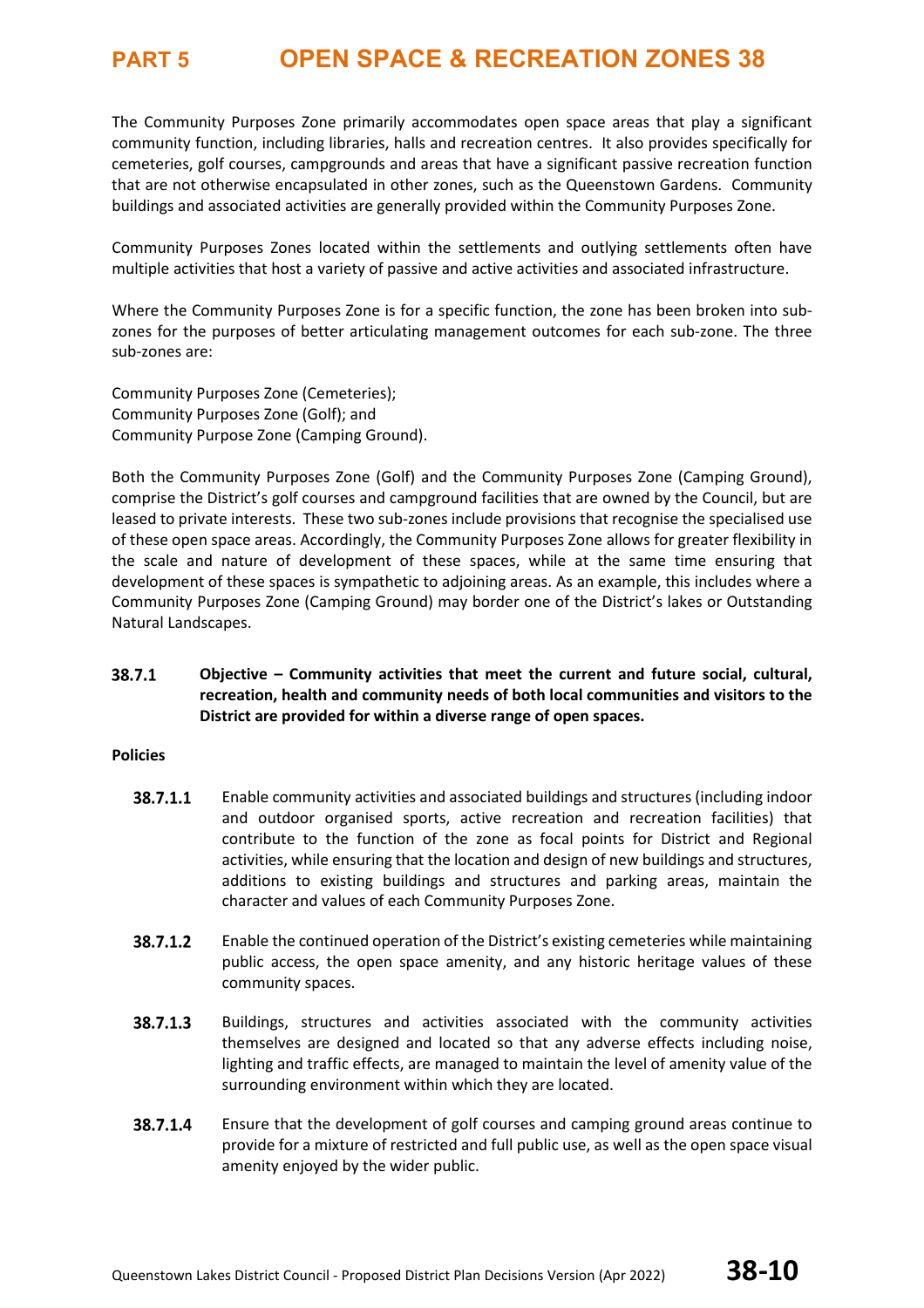38.7.1.5 Ensure that the development of golf courses and camping grounds maintains and enhances the landscape and amenity values of the surrounding environment.

### **38.8 Other Provisions and Rules**

#### 38.8.1 **District Wide**

Attention is drawn to the following District Wide chapters.

| 1 Introduction          | 2 Definitions                                             | 3 Strategic Direction                           |  |  |  |
|-------------------------|-----------------------------------------------------------|-------------------------------------------------|--|--|--|
| 4 Urban Development     | 5 Tangata Whenua                                          | 6 Landscapes                                    |  |  |  |
| 25 Earthworks           | 26 Historic Heritage                                      | 27 Subdivision                                  |  |  |  |
| 28 Natural Hazards      | 29 Transport                                              | 30 Energy and Utilities                         |  |  |  |
| 31 Signs                | 32 Protected Trees                                        | Indigenous Vegetation<br>33<br>and Biodiversity |  |  |  |
| 34 Wilding Exotic Trees | 35 Temporary Activities and<br><b>Relocated Buildings</b> | 36 Noise                                        |  |  |  |
| 37 Designations         | District Plan web mapping<br>application                  |                                                 |  |  |  |

#### 38.8.2 **Interpreting and Applying the Rules**

- 38.8.2.1 A permitted activity must comply with all of the rules listed in the Rules - Activities (Table 38.1) and Rules - Standards (Table 38.2) for the Open Space and Recreation Zones and Table 38.3 for the Informal Recreation Ben Lomond Sub Zone, and any relevant district wide rules.
- 38.8.2.2 Where an activity does not comply with a standard listed in the Rules - Standards for the Open Space and Recreation Zone tables, the activity status identified by the 'Non-Compliance Status' column shall apply. Where an activity breaches more than one Standard, the most restrictive status shall apply to the activity.
- **38.8.2.3** The Ben Lomond Sub-Zone and the 3 Community Purpose Sub-Zones, being sub-zones of the Informal Recreation Zone and Community Purpose Zone, require that all rules applicable to the Zone apply. Where specific rules are identified for the sub-zone, these shall prevail over the rules of the Informal Recreation Zone or Community Purpose Zone.
- **38.8.2.4** The surface of lakes and rivers are zoned Rural, unless otherwise stated in the District Plan or identified on the District Plan web mapping application.
- **38.8.2.5** Activities, buildings and structures proposed to be established within the vicinity of Queenstown Airport are referred to Figures 1 and 2 of the District Plan web mapping application which identify the Airport Approach and Protection Measures, and Airport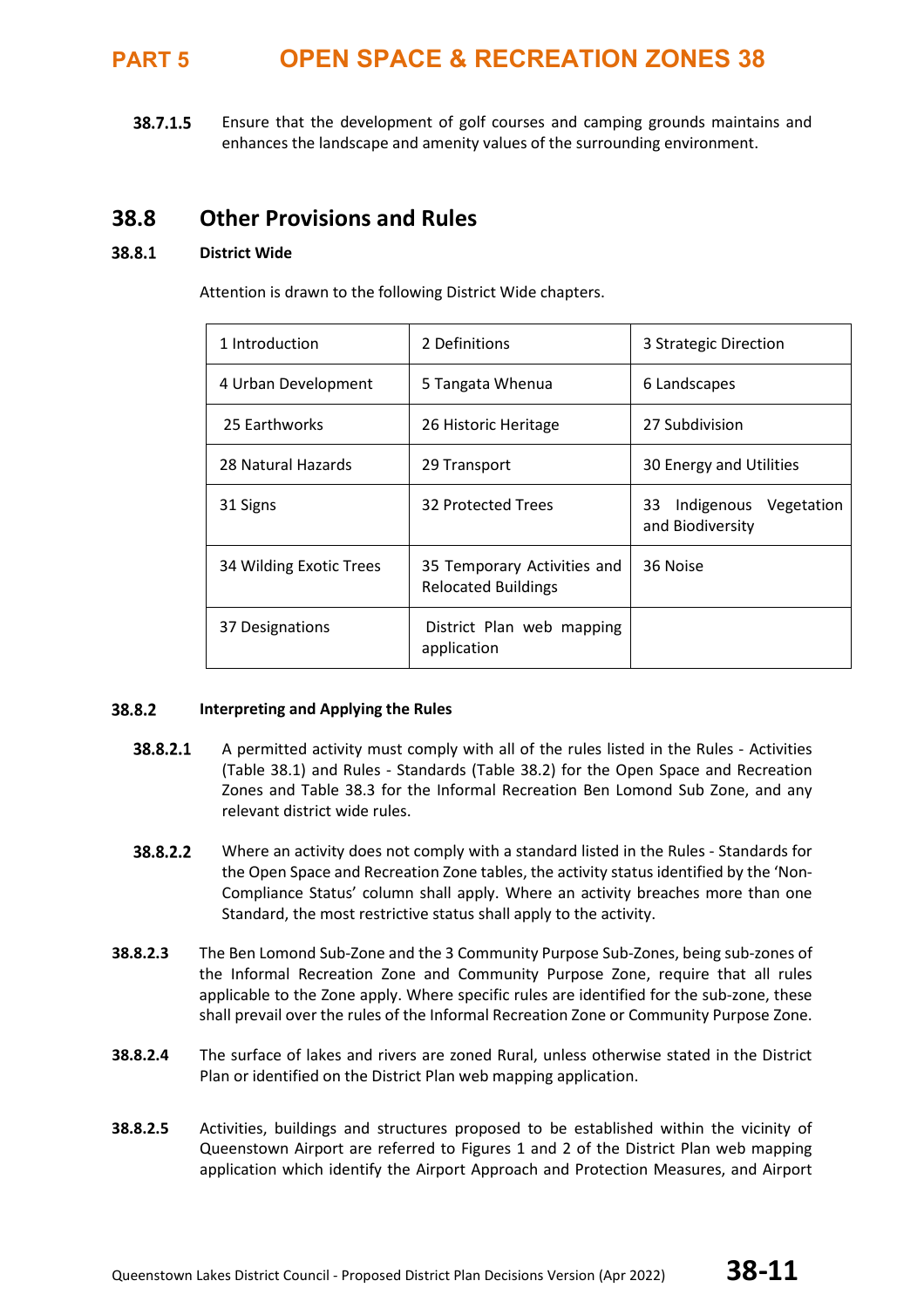Protection Inner Horizontal and Conical Surfaces for Queenstown Airport. Land use restrictions associated within these areas are further described in Chapter 37: Designations, Part D.3. Persons who wish to undertake activities or develop buildings or structures which enter into these surfaces are advised to consult with the relevant requiring authority and the Civil Aviation Authority.

- **38.8.2.6** Table 38.1 specifies the activity status of land use activities in the Open Space and Recreation Zones, pursuant to section 9(3) of the Resource Management Act 1991. Notwithstanding the following rules, the Reserves Act 1977 applies to land vested under section 14 of the Reserves Act 1977. Reserves and land controlled by Council or the Department of Conservation may be subject to further controls under the Reserves Act 1977 or through Reserve Management Plans. Discussion should be held with these agencies as to the existence and nature of these controls.
- **38.8.2.7** These abbreviations are used in the Rules Activities (Section 38.9) and Rules Standards for the Open Space and Recreation Zone (Section 38.10) tables. Any activity which is not permitted (P) or prohibited (PR) requires resource consent.

| D         | Permitted                       |    | Controlled    |
|-----------|---------------------------------|----|---------------|
| <b>RD</b> | <b>Restricted Discretionary</b> | D  | Discretionary |
| <b>NC</b> | Non-Complying                   | PR | Prohibited    |

**38.8.2.8** The following abbreviations are used within this chapter.

| <b>CPZ</b>                  | <b>Community Purpose Zone</b>                         |
|-----------------------------|-------------------------------------------------------|
| CPZ (Golf)                  | Community Purpose Sub Zone (Golf)                     |
| <b>CPZ (Camping Ground)</b> | <b>Community Purpose Sub Zone</b><br>(Camping Ground) |
| CPZ (Cemeteries)            | <b>Community Purpose Sub Zone</b><br>(Cemeteries)     |

### **38.8.3 Advice Notes:**

- **38.8.3.1** Freedom camping in the District is controlled by the Council's Freedom Camping Control Bylaw.
- **38.8.3.2** Resource consent may be required for activities associated with telecommunications under the Resource Management (National Environmental Standards for Telecommunication Facilities) Regulations 2016. In these instances, this NES applies instead of the District Plan provisions.
- **38.8.3.3** Resource consent may be required for activities associated with electricity transmission under the Resource Management (National Environmental Standards for Electricity Transmission Activities) regulations 2009. In these instances, this NES applies instead of the District Plan provisions.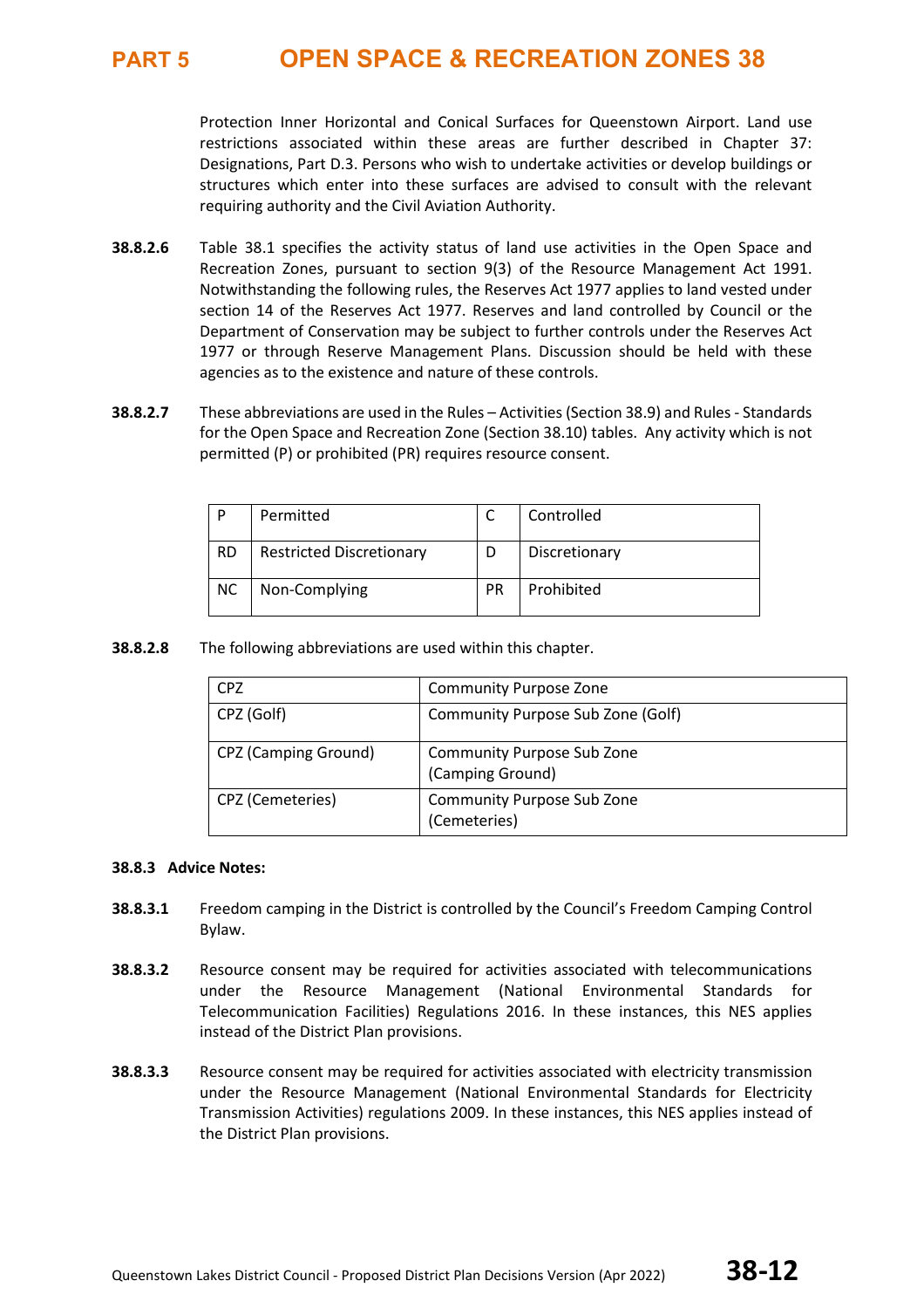- **38.8.3.4** Land use activities within the National Grid Yard or Electricity Distribution Corridor are managed in Chapter 30 Energy and Utilities.
- **38.8.3.5** Compliance with the New Zealand Electrical Code of Practice for Electrical Safe Distances ("NZECP34:2001") is mandatory under the Electricity Act 1992. All activities, such as buildings, earthworks and conductive fences regulated by NZECP34: 2001, including any activities that are otherwise permitted by the District Plan must comply with this legislation. Chapter 30 Energy and Utilities part 30.3.3.2.c has additional information in relation to activities in relation to the NZECP34:2001.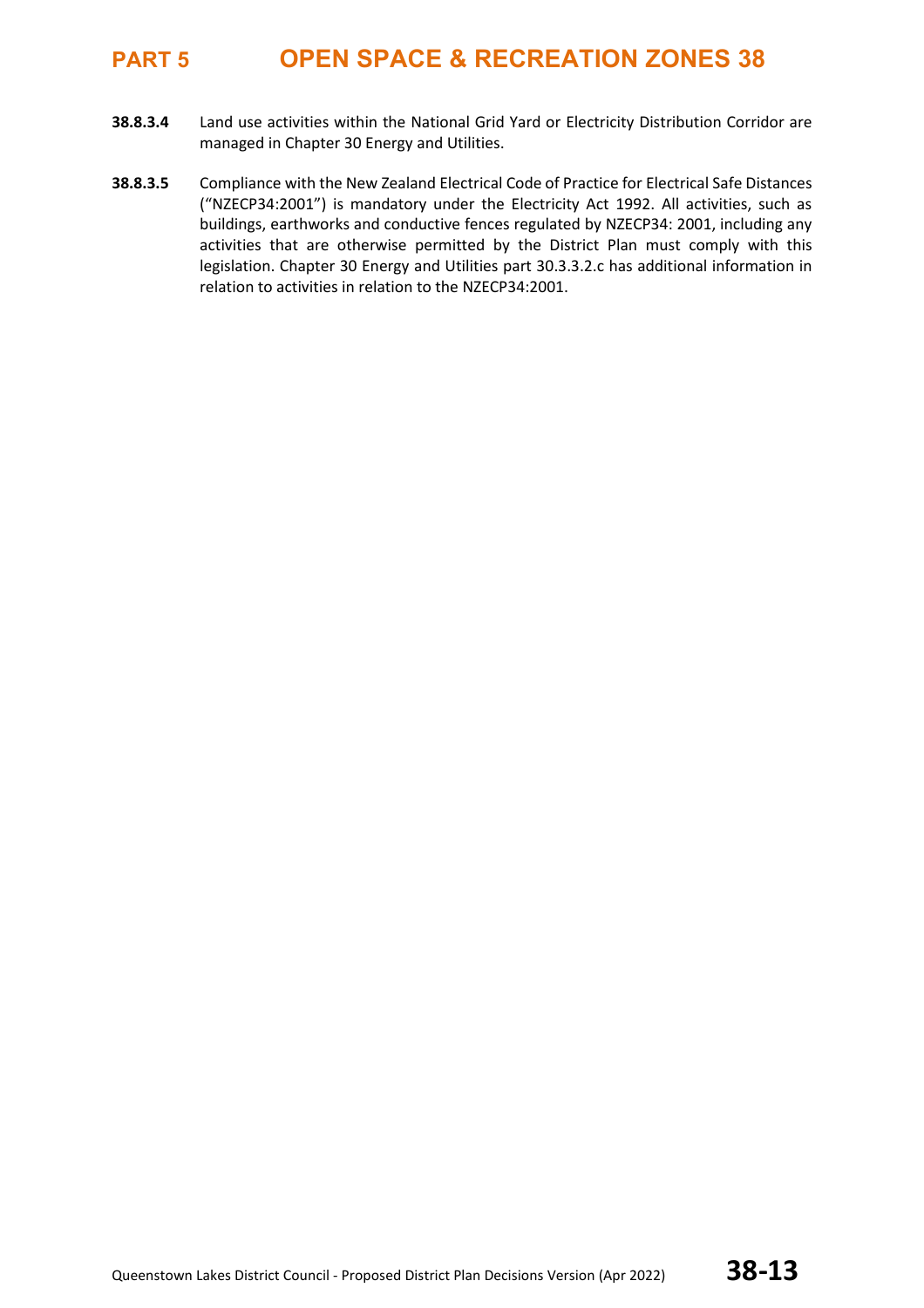### **38.9 Rules – Activities**

**Table 38.1: Activities Open Space and Recreation Zones.** 

- **a. For the activities identified in Table 38.1 as controlled activities, the Council will reserve its control to the matters in Part 38.13.**
- **b. For the activities identified in Table 38.1 as restricted discretionary activities, the Council will restrict its discretion to the matters in Part 38.14.**

| Rule    | <b>Activities</b>                                                                      | <b>Nature</b>       | <b>Informal</b> | <b>Active Sports/</b> | <b>Civic</b>  | <b>CPZ</b> | <b>CPZ (Golf)</b> | <b>CPZ</b> | <b>CPZ</b>   |
|---------|----------------------------------------------------------------------------------------|---------------------|-----------------|-----------------------|---------------|------------|-------------------|------------|--------------|
|         |                                                                                        | <b>Conservation</b> | Recreation      | <b>Recreation</b>     | <b>Spaces</b> |            |                   | (Camping   | (Cemeteries) |
|         |                                                                                        | Zone                | Zone            | Zone                  | Zone          |            |                   | Ground)    |              |
| 38.9.1  | Any activity not listed in Table                                                       | <b>NC</b>           | <b>NC</b>       | <b>NC</b>             | <b>NC</b>     | <b>NC</b>  | NC                | <b>NC</b>  | <b>NC</b>    |
|         | 38.1                                                                                   |                     |                 |                       |               |            |                   |            |              |
| 38.9.2  | Informal recreation                                                                    | P.                  | P               | P.                    | P             | P          | P                 | P.         | P            |
| 38.9.3  | <b>Public amenities</b>                                                                | Þ.                  | P               | P                     | P             | P          | P                 | P          | P            |
| 38.9.4  | Gardens, including botanic and<br>community gardens                                    | P                   | P               | P                     | P             | P          | P                 | P          | P            |
| 38.9.5  | <b>Parks Maintenance</b>                                                               | D.                  | P               | P                     | P             | P          | P                 | P.         | P            |
| 38.9.6  | <b>Recreation facilities</b>                                                           | <b>NC</b>           | D               | P                     | D             | P          | P                 | <b>p</b>   | P            |
| 38.9.7  | Community centres and halls                                                            | NC                  | D               | D                     | D             | D          | NC                | NC         | <b>NC</b>    |
| 38.9.8  | Day Care Facilities including                                                          | <b>NC</b>           | <b>NC</b>       | D                     | <b>NC</b>     | D          | <b>NC</b>         | <b>NC</b>  | <b>NC</b>    |
|         | buildings                                                                              |                     |                 |                       |               |            |                   |            |              |
| 38.9.9  | <b>Education and research facilities</b><br>directly related to the open<br>space area | P                   | P               | P                     | P             | P          | D                 | D          | <b>NC</b>    |
| 38.9.10 | Art galleries, arts and cultural<br>centres including buildings                        | <b>NC</b>           | D               | D                     | D             | D          | <b>NC</b>         | <b>NC</b>  | <b>NC</b>    |
| 38.9.11 | Clubrooms including buildings                                                          | <b>NC</b>           | D               | P.                    | NC            | D          | P                 | D          | <b>NC</b>    |
| 38.9.12 | Libraries including buildings                                                          | NC                  | <b>NC</b>       | <b>NC</b>             | NC            | P          | NC                | <b>NC</b>  | <b>NC</b>    |
| 38.9.13 | Grandstands                                                                            | <b>NC</b>           | <b>NC</b>       | D                     | NC            | D          | <b>NC</b>         | NC         | <b>NC</b>    |
| 38.9.14 | Organised sport and recreation                                                         | D                   | D               | P                     | D             | P          | P                 | D          | <b>NC</b>    |
| 38.9.15 | Camping grounds                                                                        | D                   | D               | <b>NC</b>             | NC            | <b>NC</b>  | NC                | P          | <b>NC</b>    |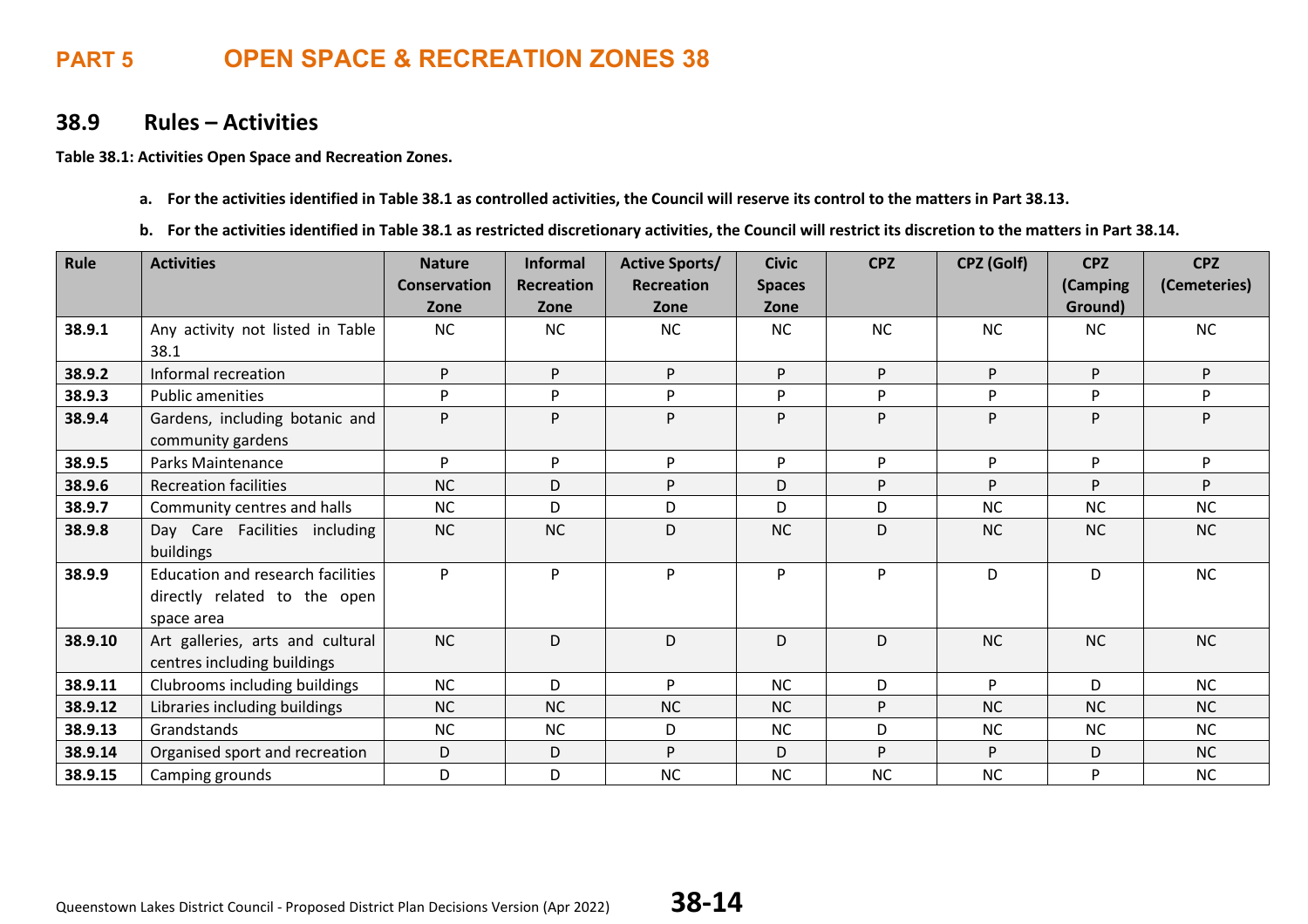| Rule    | <b>Activities</b>                                                   | <b>Nature</b>       | <b>Informal</b>   | <b>Active Sports/</b> | <b>Civic</b>  | <b>CPZ</b>   | CPZ (Golf)   | <b>CPZ</b>   | <b>CPZ</b>   |
|---------|---------------------------------------------------------------------|---------------------|-------------------|-----------------------|---------------|--------------|--------------|--------------|--------------|
|         |                                                                     | <b>Conservation</b> | <b>Recreation</b> | <b>Recreation</b>     | <b>Spaces</b> |              |              | (Camping     | (Cemeteries) |
|         |                                                                     | Zone                | Zone              | Zone                  | Zone          |              |              | Ground)      |              |
| 38.9.16 | Restaurants and cafes that are                                      | NC                  | $\mathsf{C}$      | $\mathsf{C}$          | $\mathsf{C}$  | $\mathsf{C}$ | $\mathsf{C}$ | $\mathsf{C}$ | NC           |
|         | accessory to a permitted activity<br>and are located further than   |                     |                   |                       |               |              |              |              |              |
|         | 50m from a Residential Zone                                         |                     |                   |                       |               |              |              |              |              |
|         | including buildings                                                 |                     |                   |                       |               |              |              |              |              |
| 38.9.17 | Restaurants and cafes that are                                      | NC                  | <b>RD</b>         | <b>RD</b>             | <b>RD</b>     | <b>RD</b>    | <b>RD</b>    | <b>RD</b>    | <b>NC</b>    |
|         | accessory to a permitted activity                                   |                     |                   |                       |               |              |              |              |              |
|         | and are located within 50m of a<br>Residential<br>Zone<br>including |                     |                   |                       |               |              |              |              |              |
|         | buildings                                                           |                     |                   |                       |               |              |              |              |              |
| 38.9.18 | Retail accessory to a permitted                                     | D                   | P                 | P.                    | P             | P            | P            | P.           | NC           |
|         | activity that complies with the                                     |                     |                   |                       |               |              |              |              |              |
|         | floor area standards for retail                                     |                     |                   |                       |               |              |              |              |              |
| 38.9.19 | activities (Rule 38.10.9)<br>Retail not otherwise provided          | NC                  | D                 | D                     | D             | D            | D            | D            | NC           |
|         | for in Table 38.1                                                   |                     |                   |                       |               |              |              |              |              |
| 38.9.20 | Commercial outdoor dining on                                        | <b>NA</b>           | <b>NA</b>         | <b>NA</b>             | <b>RD</b>     | <b>NA</b>    | <b>NA</b>    | <b>NA</b>    | <b>NA</b>    |
|         | land that adjoins the Active                                        |                     |                   |                       |               |              |              |              |              |
|         | of<br>Area<br>Frontage<br>the<br>Queenstown Bay Waterfront          |                     |                   |                       |               |              |              |              |              |
|         | Sub-Zone and is not provided for                                    |                     |                   |                       |               |              |              |              |              |
|         | elsewhere in this table.                                            |                     |                   |                       |               |              |              |              |              |
| 38.9.21 | Commercial<br>Recreation                                            | D                   | D                 | D                     | <b>RD</b>     | <b>RD</b>    | <b>RD</b>    | <b>RD</b>    | NC           |
|         | buildings<br><b>Activities</b><br>and                               |                     |                   |                       |               |              |              |              |              |
|         | with<br>Commercial<br>associated                                    |                     |                   |                       |               |              |              |              |              |
| 38.9.22 | <b>Recreation Activities</b><br>Commercial<br>Activities<br>and     | D                   | D                 | D                     | <b>RD</b>     | <b>RD</b>    | <b>RD</b>    | <b>RD</b>    | NC           |
|         | buildings associated with, and                                      |                     |                   |                       |               |              |              |              |              |
|         | located on the same site as                                         |                     |                   |                       |               |              |              |              |              |
|         | recreation activities                                               |                     |                   |                       |               |              |              |              |              |
| 38.9.23 | Artworks                                                            | P                   | P                 | P                     | P             | P            | P            | P            | P            |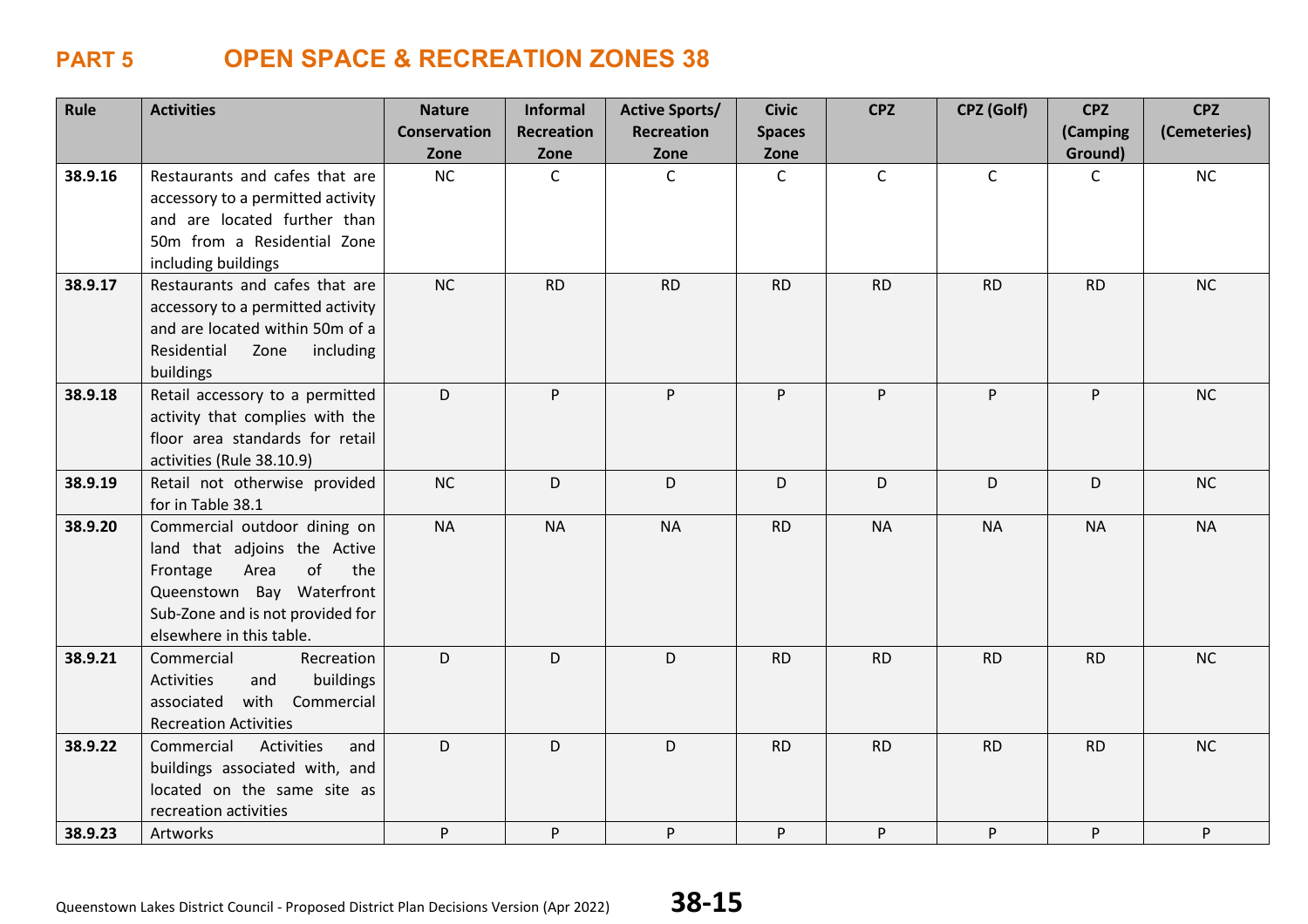| Rule    | <b>Activities</b>                      | <b>Nature</b>       | Informal          | <b>Active Sports/</b> | <b>Civic</b>  | <b>CPZ</b> | CPZ (Golf) | <b>CPZ</b>   | <b>CPZ</b>   |
|---------|----------------------------------------|---------------------|-------------------|-----------------------|---------------|------------|------------|--------------|--------------|
|         |                                        | <b>Conservation</b> | <b>Recreation</b> | <b>Recreation</b>     | <b>Spaces</b> |            |            | (Camping     | (Cemeteries) |
|         |                                        | Zone                | Zone              | Zone                  | Zone          |            |            | Ground)      |              |
| 38.9.24 | Demolition of buildings (which is      | P                   | P                 | P.                    | P             | P          | P          | P            | P            |
|         | not a listed as a protected            |                     |                   |                       |               |            |            |              |              |
|         | feature)                               |                     |                   |                       |               |            |            |              |              |
| 38.9.25 | New buildings associated with a        | P                   | P                 | P.                    | P             | P          | P          | $\mathsf{C}$ | P            |
|         | permitted<br>activity,<br>not          |                     |                   |                       |               |            |            |              |              |
|         | otherwise listed in Table 38.1         |                     |                   |                       |               |            |            |              |              |
| 38.9.26 | addition<br>Construction,<br><b>or</b> | P                   | P                 | P.                    | P             | P          | P          | $\mathsf{C}$ | P            |
|         | alteration to existing buildings       |                     |                   |                       |               |            |            |              |              |
| 38.9.27 | Conservation Planting, species         | P                   | P                 | P                     | P             | P          | P          | P.           | P.           |
|         | protection and conservation            |                     |                   |                       |               |            |            |              |              |
|         | management works, including            |                     |                   |                       |               |            |            |              |              |
|         | associated trapping, restoration       |                     |                   |                       |               |            |            |              |              |
|         | and re-vegetation work, noxious        |                     |                   |                       |               |            |            |              |              |
|         | plant and pest control and             |                     |                   |                       |               |            |            |              |              |
|         | scientific research                    |                     |                   |                       |               |            |            |              |              |
| 38.9.28 | Recreation tracks<br>(walking,         | P                   | P                 | P.                    | P             | P.         | P          | P            | P.           |
|         | horse and cycling tracks)              |                     |                   |                       |               |            |            |              |              |
| 38.9.29 | Construction of vehicle access         | $\mathsf{C}$        | $\mathsf{C}$      | P                     | P             | P          | P          | P            | P            |
|         | and car parking areas accessory        |                     |                   |                       |               |            |            |              |              |
|         | to permitted activities, up to         |                     |                   |                       |               |            |            |              |              |
|         | 200m <sup>2</sup>                      |                     |                   |                       |               |            |            |              |              |
| 38.9.30 | Construction of vehicle access         | D                   | <b>RD</b>         | <b>RD</b>             | <b>RD</b>     | <b>RD</b>  | <b>RD</b>  | <b>RD</b>    | <b>RD</b>    |
|         | and car parking areas accessory        |                     |                   |                       |               |            |            |              |              |
|         | to permitted activities exceeding      |                     |                   |                       |               |            |            |              |              |
|         | 200m <sup>2</sup>                      |                     |                   |                       |               |            |            |              |              |
| 38.9.31 | Harvesting and management of           | D                   | D.                | D                     | D             | D          | D          | D            | D            |
|         | existing Forestry, including any       |                     |                   |                       |               |            |            |              |              |
|         | plantation forestry, within the        |                     |                   |                       |               |            |            |              |              |
|         | ONF and ONL                            |                     |                   |                       |               |            |            |              |              |
| 38.9.32 | Planting of new<br>forestry,           | NC                  | D                 | D                     | <b>NC</b>     | NC         | NC         | NC           | NC           |
|         | including plantation forestry,         |                     |                   |                       |               |            |            |              |              |
|         | within the ONF and ONL                 |                     |                   |                       |               |            |            |              |              |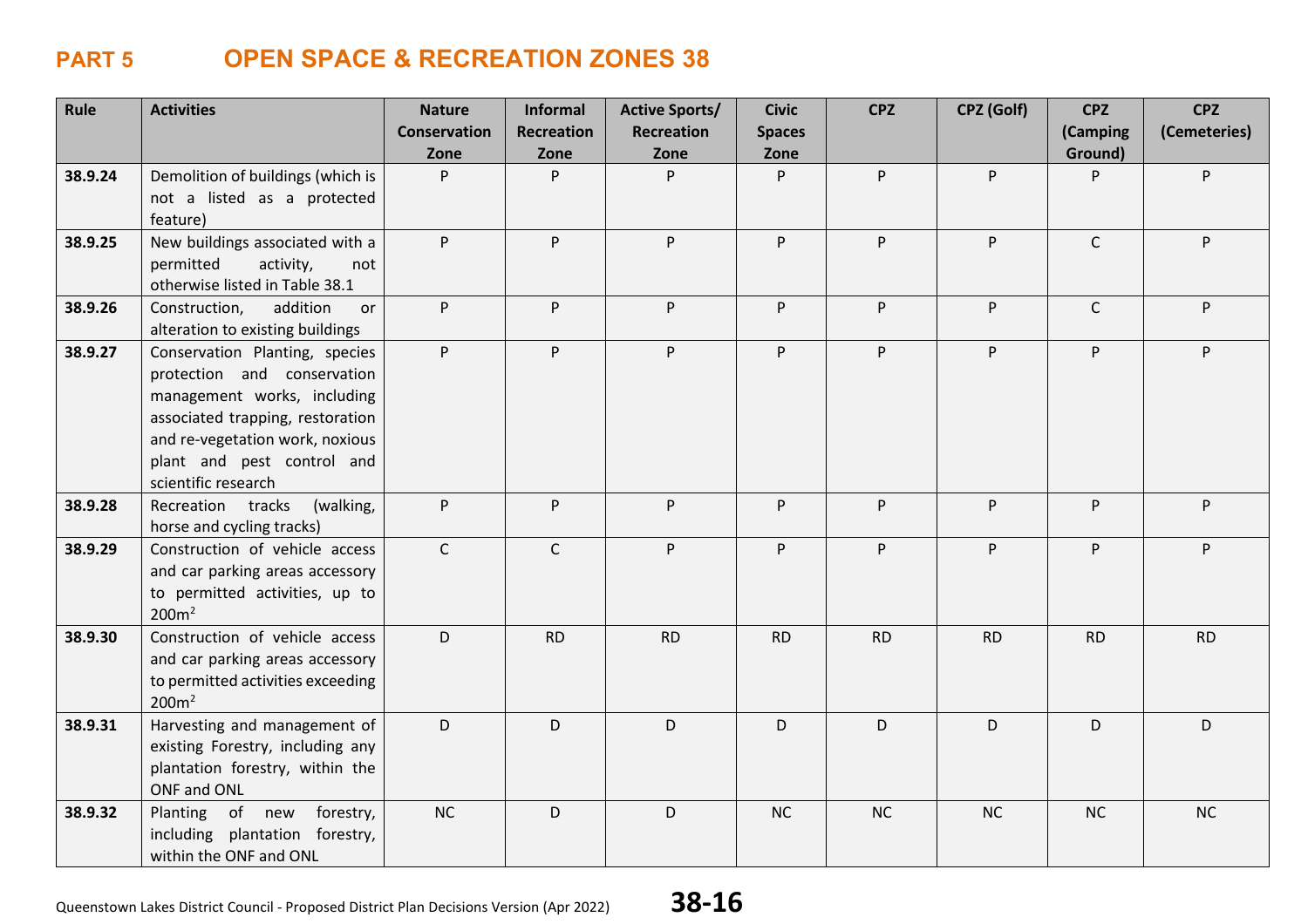| Rule    | <b>Activities</b>               | <b>Nature</b> | <b>Informal</b> | <b>Active Sports/</b>  | <b>Civic</b>  | <b>CPZ</b> | CPZ (Golf) | <b>CPZ</b> | <b>CPZ</b>   |
|---------|---------------------------------|---------------|-----------------|------------------------|---------------|------------|------------|------------|--------------|
|         |                                 | Conservation  | Recreation      | Recreation             | <b>Spaces</b> |            |            | (Camping   | (Cemeteries) |
|         |                                 | Zone          | Zone            | Zone                   | Zone          |            |            | Ground)    |              |
| 38.9.33 | Farming including grazing of    | <b>RD</b>     | P               | <b>RD</b>              | <b>RD</b>     | <b>RD</b>  | <b>RD</b>  | <b>RD</b>  | <b>RD</b>    |
|         | stock                           |               |                 |                        |               |            |            |            |              |
| 38.9.34 | Cemeteries                      | D             | NC              | NC                     | NC            | <b>NC</b>  | <b>NC</b>  | <b>NC</b>  | P            |
| 38.9.35 | The parking or placing of any   | <b>PR</b>     | <b>PR</b>       | <b>PR</b>              | <b>PR</b>     | <b>PR</b>  | <b>PR</b>  | <b>PR</b>  | PR           |
|         | motor vehicle, boat, caravan,   |               |                 |                        |               |            |            |            |              |
|         | trailer, or material for the    |               |                 |                        |               |            |            |            |              |
|         | purposes of sale or lease       |               |                 |                        |               |            |            |            |              |
| 38.9.36 | Mining Activity                 | <b>PR</b>     | <b>PR</b>       | <b>PR</b>              | <b>PR</b>     | <b>PR</b>  | <b>PR</b>  | <b>PR</b>  | <b>PR</b>    |
| 38.9.37 | Boat Ramps, Jetties and Marinas | D             | D               | D                      | D             | D          | D          | D          | <b>NC</b>    |
| 38.9.38 | <b>Informal Airports</b>        | D             | D               | D                      | D             | D          | D          | D          | D            |
| 38.9.39 | <b>Maternity Services</b>       | <b>NC</b>     | <b>NC</b>       | D (at 101              | <b>NC</b>     | <b>NC</b>  | <b>NC</b>  | <b>NC</b>  | <b>NC</b>    |
|         |                                 |               |                 | <b>Ballantyne Road</b> |               |            |            |            |              |
|         |                                 |               |                 | only)                  |               |            |            |            |              |
|         |                                 |               |                 |                        |               |            |            |            |              |
|         |                                 |               |                 | NC in all other        |               |            |            |            |              |
|         |                                 |               |                 | locations              |               |            |            |            |              |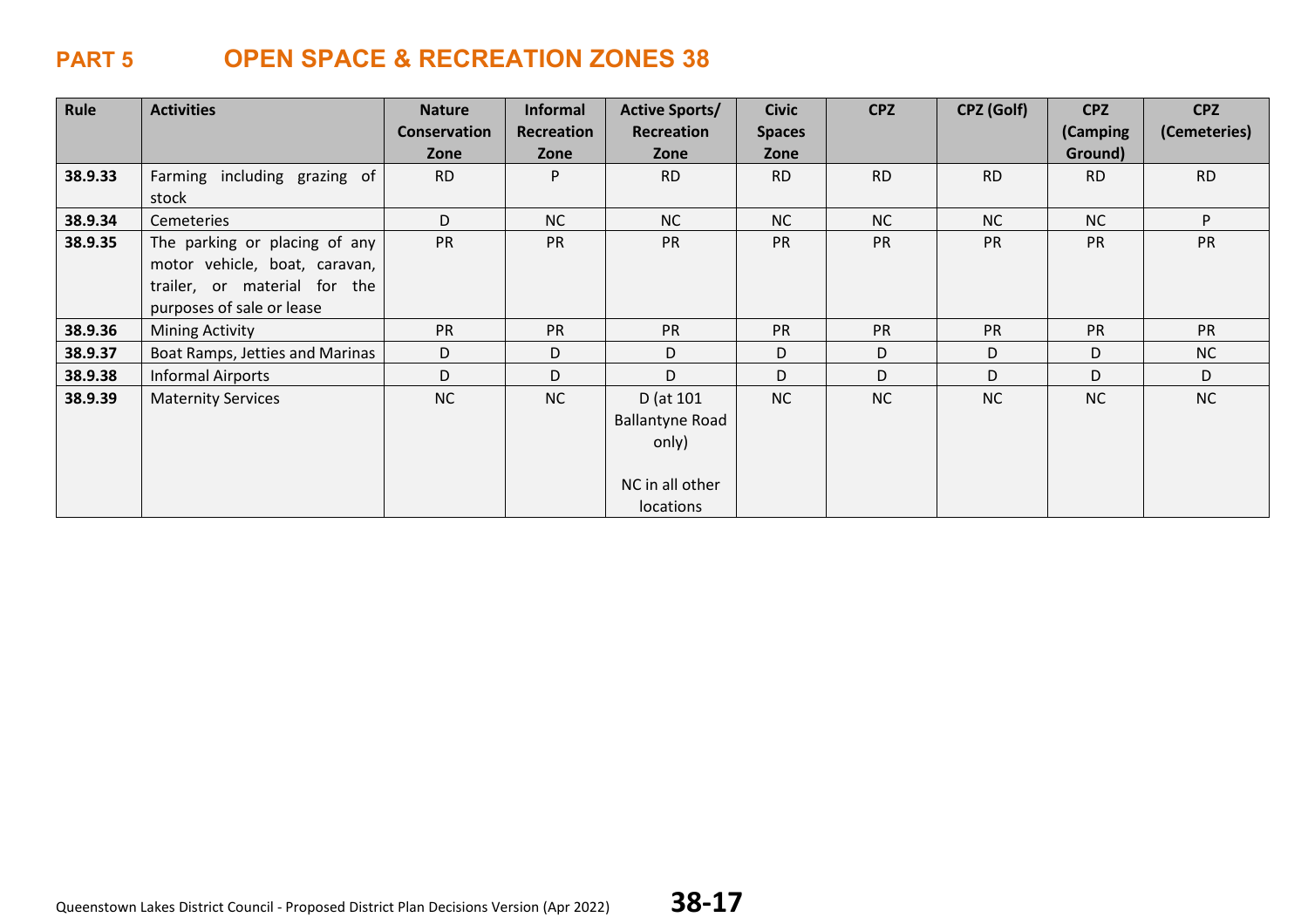# **38.10 Rules - Standards for Open Space and Recreation Zones**

|         | Table 38.2: Standards for Activities in the Open Space<br>and Recreation Zones | Non-compliance<br><b>Status</b>                                                         |                          |                                                                                                                  |  |  |
|---------|--------------------------------------------------------------------------------|-----------------------------------------------------------------------------------------|--------------------------|------------------------------------------------------------------------------------------------------------------|--|--|
| 38.10.1 | <b>Building Height</b>                                                         |                                                                                         |                          | D                                                                                                                |  |  |
|         |                                                                                | The maximum height in the following zones shall be:                                     |                          |                                                                                                                  |  |  |
|         | 38.10.1.1                                                                      | <b>Nature Conservation Zone:</b>                                                        | 4m.                      |                                                                                                                  |  |  |
|         | 38.10.1.2                                                                      | <b>Informal Recreation Zone:</b><br>6m.                                                 |                          |                                                                                                                  |  |  |
|         |                                                                                | Except for any aviary at Kiwi Birdlife Park, where the<br>maximum height shall be 10 m. |                          |                                                                                                                  |  |  |
|         | 38.10.1.3                                                                      | Active Sports and Recreation Zone: 10m.                                                 |                          |                                                                                                                  |  |  |
|         | 38.10.1.4                                                                      | Civic Spaces Zone:                                                                      | 8m.                      |                                                                                                                  |  |  |
|         | 38.10.1.5                                                                      | CPZ:                                                                                    | 10m.                     |                                                                                                                  |  |  |
|         | 38.10.1.6                                                                      | CPZ (Golf):                                                                             | 8m.                      |                                                                                                                  |  |  |
|         | 38.10.1.7                                                                      | CPZ (Camping Ground): 8m.                                                               |                          |                                                                                                                  |  |  |
|         | 38.10.1.8                                                                      | CPZ (Cemeteries):                                                                       | 8m.                      |                                                                                                                  |  |  |
| 38.10.2 |                                                                                | <b>Ground Floor Area of Buildings</b>                                                   |                          | <b>RD</b><br>Discretion is<br>restricted to:                                                                     |  |  |
|         | in the following zones is:                                                     | The total maximum ground floor area of buildings per site                               |                          |                                                                                                                  |  |  |
|         | 38.10.2.1                                                                      | <b>Nature Conservation Zone:</b>                                                        | $50m²$ .                 | <b>Building</b><br>а.<br>dominance;                                                                              |  |  |
|         | 38.10.2.2                                                                      | <b>Informal Recreation Zone:</b>                                                        | $100m^2$ .               | Effects on visual<br>b.                                                                                          |  |  |
|         | 38.10.2.3                                                                      | Active Sports and Recreation Zone: 400m <sup>2</sup> .                                  | amenity and<br>landscape |                                                                                                                  |  |  |
|         | 38.10.2.4                                                                      | Civic Spaces Zone:                                                                      | $100m^2$ .               | character values<br>and in particular                                                                            |  |  |
|         | 38.10.2.5                                                                      | CPZ:                                                                                    | $300m^2$ .               | views of<br>significance;                                                                                        |  |  |
|         | 38.10.2.6                                                                      | CPZ (Golf):                                                                             | $600m^2$ .               | The size, design<br>c.                                                                                           |  |  |
|         | 38.10.2.7                                                                      | CPZ (Camping Ground): 600m <sup>2</sup> .                                               |                          | and location of<br>buildings relative                                                                            |  |  |
|         | 38.10.2.8                                                                      | CPZ (Cemeteries):                                                                       | $50m²$ .                 | to the public<br>realm and<br>adjoining<br>properties;                                                           |  |  |
|         |                                                                                |                                                                                         |                          | Consistency with<br>d.<br>the character of<br>the locality and<br>the role and<br>function of the<br>open space; |  |  |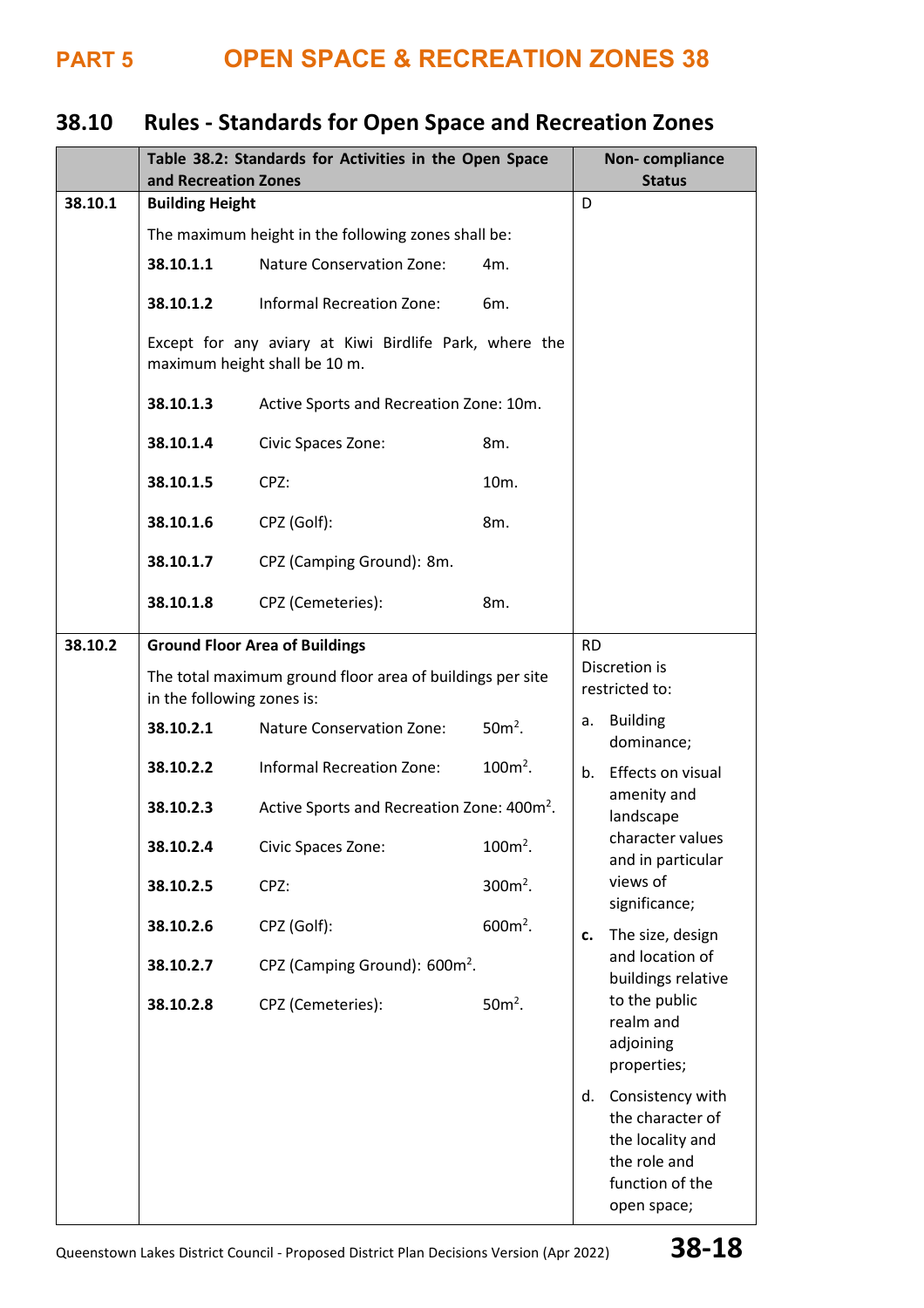|         | and Recreation Zones   |      | Table 38.2: Standards for Activities in the Open Space                                                                                                                                                                                  |           | <b>Non-compliance</b><br><b>Status</b>       |
|---------|------------------------|------|-----------------------------------------------------------------------------------------------------------------------------------------------------------------------------------------------------------------------------------------|-----------|----------------------------------------------|
|         |                        |      |                                                                                                                                                                                                                                         | e.        | Pedestrian and<br>vehicle access;            |
|         |                        |      |                                                                                                                                                                                                                                         | f.        | Functional<br>needs;                         |
|         |                        |      |                                                                                                                                                                                                                                         | g.        | Scale and<br>intensity;                      |
|         |                        |      |                                                                                                                                                                                                                                         | h.        | Cumulative<br>effect of<br>buildings; and    |
|         |                        |      |                                                                                                                                                                                                                                         | i.        | Design and<br>integration of<br>landscaping. |
| 38.10.3 | <b>Recession Plane</b> |      |                                                                                                                                                                                                                                         | D         |                                              |
|         | 38.10.3.1              |      | Where a building is proposed on a site that<br>adjoins another zone, the building shall comply<br>with the recession plane standard for the<br>adjoining zone, applied at the zone boundary.                                            |           |                                              |
|         | 38.10.3.2              |      | In the CPZ (Camping Ground) the following<br>standards shall apply:                                                                                                                                                                     |           |                                              |
|         |                        | a.   | On boundaries adjoining a site zoned<br>Low and Medium Density Residential<br>Zones, buildings shall not project<br>beyond a building envelope constructed<br>by a recession line inclined towards the<br>site at the following angles: |           |                                              |
|         |                        | i.   | Northern Boundary: 2.5m and 55<br>degrees;                                                                                                                                                                                              |           |                                              |
|         |                        | ii.  | <b>Western and Eastern Boundaries:</b><br>2.5m and 45 degrees; and                                                                                                                                                                      |           |                                              |
|         |                        | iii. | Southern Boundary: 2.5m and 35<br>degrees.                                                                                                                                                                                              |           |                                              |
|         |                        | b.   | On boundaries adjoining a site zoned<br>High Density Residential Zone, buildings<br>shall not project beyond a building<br>envelope constructed by a recession line<br>inclined towards the site<br>at the<br>following angles:         |           |                                              |
|         |                        | i.   | Northern Boundary: 2.5m and 55<br>degrees; and                                                                                                                                                                                          |           |                                              |
|         |                        | ii.  | All other boundaries: 2.5m and 45<br>degrees.                                                                                                                                                                                           |           |                                              |
| 38.10.4 |                        |      | <b>Setback from Internal and Road Boundaries</b>                                                                                                                                                                                        | <b>RD</b> |                                              |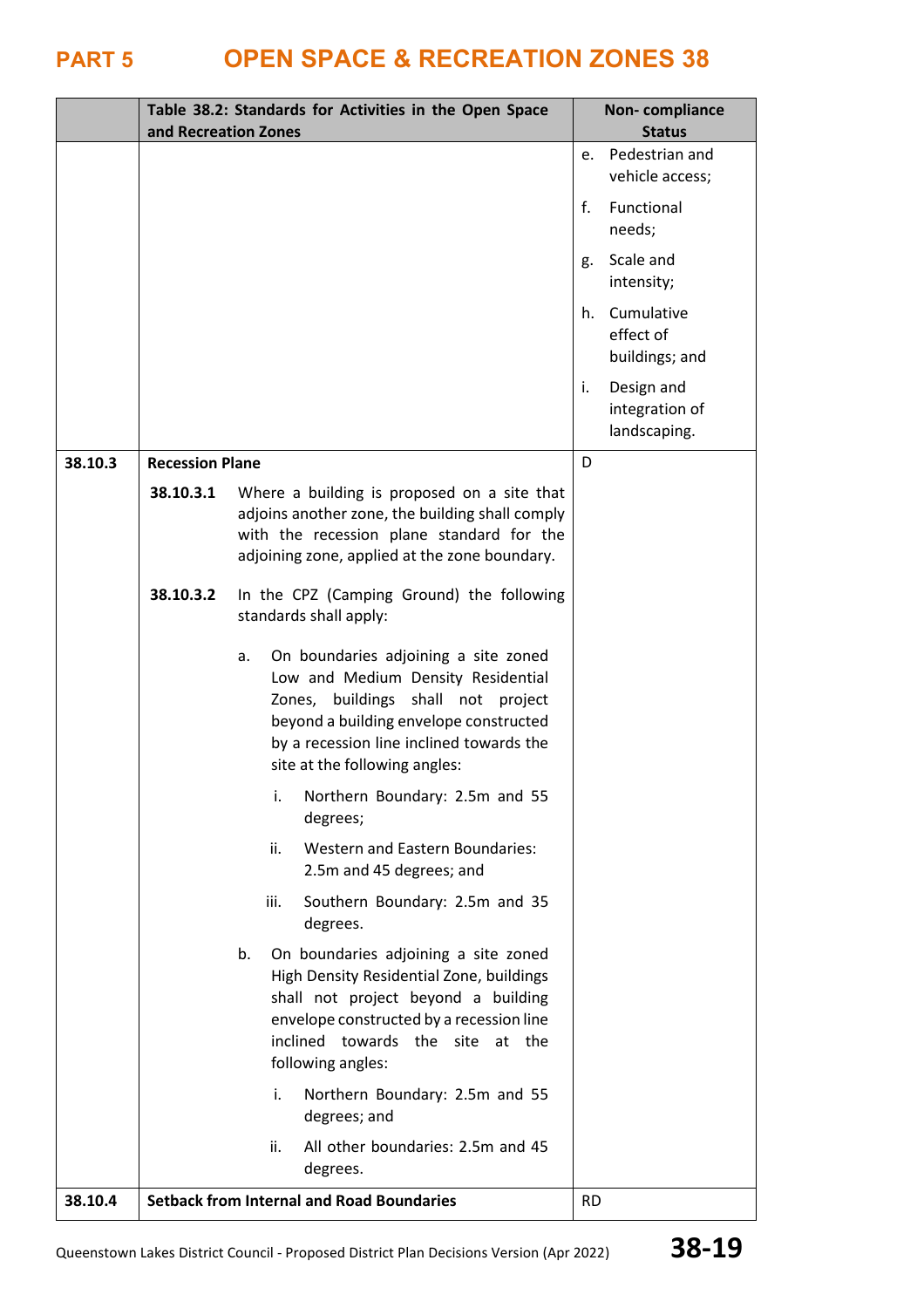|         | and Recreation Zones                   | Table 38.2: Standards for Activities in the Open Space                                                       |                | Non-compliance<br><b>Status</b>                                                                                     |
|---------|----------------------------------------|--------------------------------------------------------------------------------------------------------------|----------------|---------------------------------------------------------------------------------------------------------------------|
|         |                                        | <b>Setback from internal boundaries</b>                                                                      |                |                                                                                                                     |
|         | 38.10.4.1                              | Where a site adjoins another zone, buildings<br>shall be setback from the boundary the same                  |                | Discretion is<br>restricted to:                                                                                     |
|         |                                        | distance as required by the set back from<br>a.<br>internal boundaries of the adjoining zone.                |                | <b>Building</b><br>dominance;                                                                                       |
|         | <b>Setback from roads</b><br>38.10.4.2 | The minimum road boundary setbacks that                                                                      | b.             | Privacy effects<br>on adjoining<br>properties;                                                                      |
|         |                                        | apply to the open space and recreation zones,<br>shall be the standards that apply in the<br>adjoining zone. | $c_{\cdot}$    | Access to<br>sunlight and<br>impacts on<br>shading;                                                                 |
|         |                                        |                                                                                                              | d.             | Effects on visual<br>amenity;                                                                                       |
|         |                                        |                                                                                                              | e.             | The size, design<br>and location of<br>buildings relative<br>to the public<br>realm and<br>adjoining<br>properties; |
|         |                                        |                                                                                                              | $f_{\rm *}$    | Consistency with<br>the character of<br>the locality; and                                                           |
|         |                                        |                                                                                                              | g.             | The historic<br>heritage value of<br>any adjacent<br>heritage item and<br>or feature.                               |
| 38.10.5 |                                        | <b>Setback of buildings from water bodies</b>                                                                | <b>RD</b>      |                                                                                                                     |
|         |                                        | The minimum setback of any building from the bed of a river<br>or lake or wetland shall be 10m.              |                | Discretion is<br>restricted to:                                                                                     |
|         |                                        |                                                                                                              | a.             | biodiversity<br>values;                                                                                             |
|         |                                        |                                                                                                              | b.             | Public access;                                                                                                      |
|         |                                        |                                                                                                              | $\mathsf{C}$ . | Effects on visual<br>amenity and<br>landscape<br>character values;                                                  |
|         |                                        |                                                                                                              | d.             | Open space                                                                                                          |
|         |                                        |                                                                                                              | e.             | The functional<br>and locational<br>need and                                                                        |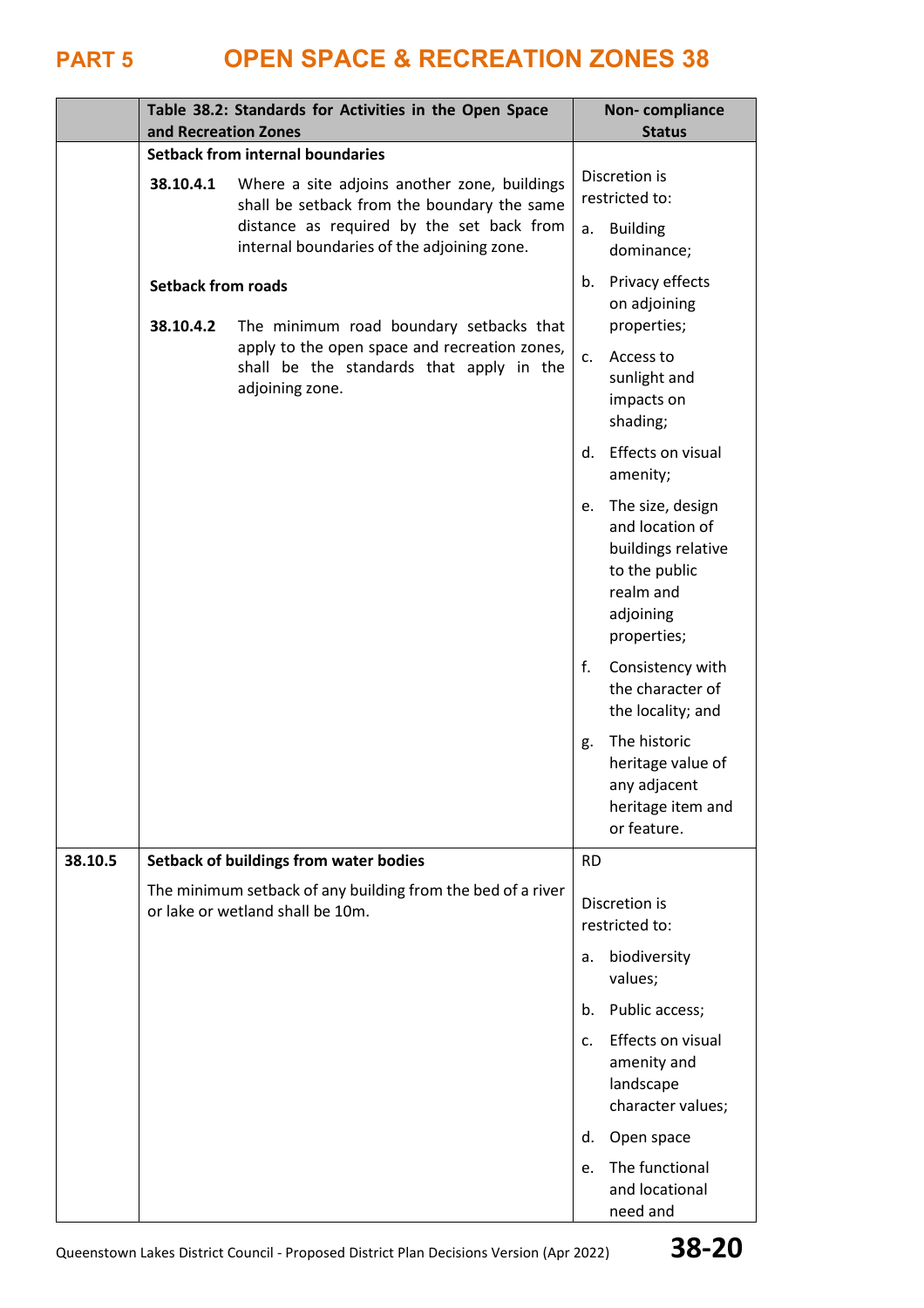|         | and Recreation Zones                                                                              | Table 38.2: Standards for Activities in the Open Space                                                                                                                                                                   |           | Non-compliance<br><b>Status</b>                                                                               |
|---------|---------------------------------------------------------------------------------------------------|--------------------------------------------------------------------------------------------------------------------------------------------------------------------------------------------------------------------------|-----------|---------------------------------------------------------------------------------------------------------------|
|         |                                                                                                   |                                                                                                                                                                                                                          |           | interaction of the<br>development<br>with the water<br>body;                                                  |
|         |                                                                                                   |                                                                                                                                                                                                                          | f.        | Landscaping;                                                                                                  |
|         |                                                                                                   |                                                                                                                                                                                                                          | g.        | Environmental<br>protection<br>measures<br>(including<br>landscaping and<br>stormwater<br>management);<br>and |
|         |                                                                                                   |                                                                                                                                                                                                                          | h.        | Natural hazards.                                                                                              |
| 38.10.6 | <b>Outdoor Storage</b><br>38.10.6.1                                                               | Outdoor storage that is visible from roads or<br>adjoining zones shall be landscaped with<br>planting, solid walls, solid fences, or any                                                                                 | <b>RD</b> | Discretion is<br>restricted to:                                                                               |
|         | combination of these, to 2m in height along the<br>length of the outdoor storage area. Where such |                                                                                                                                                                                                                          |           | Visual amenity;                                                                                               |
|         | 38.10.6.2                                                                                         | landscaping is by way of planting it shall be for<br>a minimum depth of 3m and a height of 2m.<br>Any outdoor storage area shall not be located<br>within the minimum setbacks specified in Rule<br>38.10.4 and 38.10.5. | b.        | The location<br>relative to the<br>public realm and<br>adjoining<br>residential<br>properties;                |
|         |                                                                                                   |                                                                                                                                                                                                                          | c.        | Consistency with<br>the character of<br>the locality;                                                         |
|         |                                                                                                   |                                                                                                                                                                                                                          | d.        | Landscaping;                                                                                                  |
|         |                                                                                                   |                                                                                                                                                                                                                          | e.        | Practical and<br>functional<br>constraints; and                                                               |
|         |                                                                                                   |                                                                                                                                                                                                                          | f.        | Pedestrian and<br>vehicle access.                                                                             |
| 38.10.7 | <b>Fencing</b>                                                                                    |                                                                                                                                                                                                                          | <b>RD</b> |                                                                                                               |
|         | 38.10.7.1                                                                                         | Fences erected on the boundary of any Open<br>Space and Recreation Zone shall be at least 50%<br>visually permeable.                                                                                                     |           | Discretion is<br>restricted to:                                                                               |
|         | 38.10.7.2                                                                                         | The maximum height of any fences erected on<br>the boundary of any Open Space and<br>Recreation Zone shall be 1.2m.                                                                                                      | a.<br>b.  | Visual amenity<br>values;<br>Opportunities for                                                                |
|         | 38.10.7.3                                                                                         | At Kiwi Birdlife Park, the maximum height of<br>any fence installed for wildlife protection shall                                                                                                                        |           | passive<br>surveillance;                                                                                      |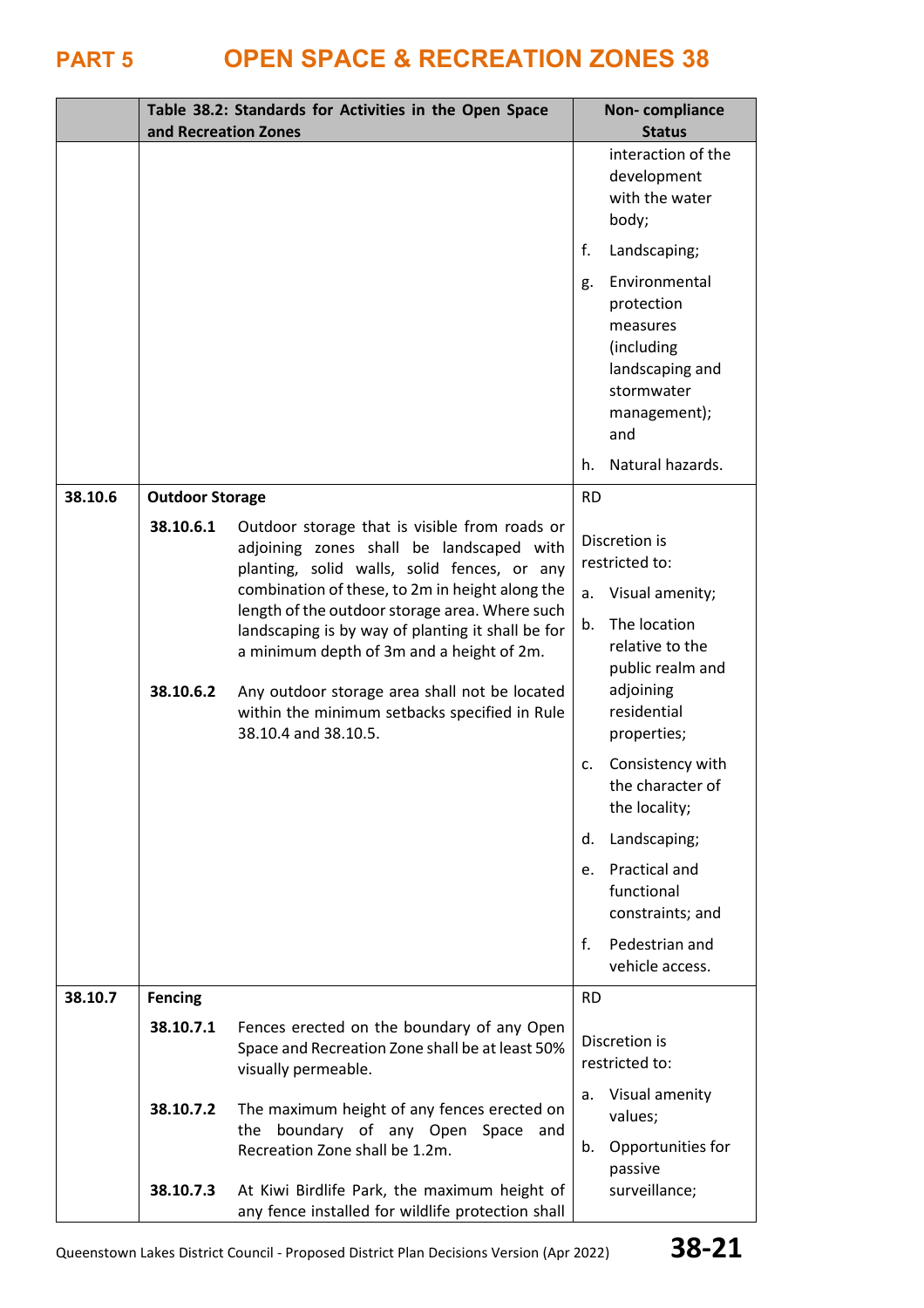|          | and Recreation Zones      | Table 38.2: Standards for Activities in the Open Space                                                                                                                                                                                                                                                                                                                                                       |                | <b>Non-compliance</b><br><b>Status</b>                                                     |
|----------|---------------------------|--------------------------------------------------------------------------------------------------------------------------------------------------------------------------------------------------------------------------------------------------------------------------------------------------------------------------------------------------------------------------------------------------------------|----------------|--------------------------------------------------------------------------------------------|
|          |                           | be 2.2m, and in such a case Rules 38.10.7.1 and<br>38.10.7.2 do not apply.                                                                                                                                                                                                                                                                                                                                   | C <sub>1</sub> | Consistency with<br>any established<br>fencing; and                                        |
|          |                           |                                                                                                                                                                                                                                                                                                                                                                                                              | $\mathsf{d}$ . | Functional<br>constraints,<br>including the use of<br>land, security, and<br>wind shelter. |
| 38.10.8  | <b>Lighting and Glare</b> |                                                                                                                                                                                                                                                                                                                                                                                                              | D              |                                                                                            |
|          | 38.10.8.1                 | No activity on a Nature Conservation Zone, CPZ,<br>CPZ (Golf), CPZ (Camping Ground) and CPZ<br>(Cemeteries) shall result in a greater than 2.5<br>lux spill (horizontal or vertical) of lights onto any<br>other site measured at any point inside the<br>boundary of the other site (when measured or<br>calculated 2.0m inside the boundary of the<br>adjoining property.                                  |                |                                                                                            |
|          | 38.10.8.2                 | No activity on an Informal Recreation Zone,<br>Active Sports and Recreation Zone and Civic<br>Spaces Zone shall result in a greater than a 3.0<br>lux spill (horizontal or vertical) of lights onto any<br>other site measured at any point inside the<br>boundary of the other site (when measured<br>2.0m inside the boundary of the adjoining<br>property).                                               |                |                                                                                            |
| 38.10.9  |                           | Maximum gross retail floor space                                                                                                                                                                                                                                                                                                                                                                             | D              |                                                                                            |
|          |                           | Within the Informal Recreation Zone, Active Sports and<br>Recreation Zone, CPZ, CPZ (Golf), and CPZ (Camping<br>Ground) the maximum gross retail floor space associated<br>to recreation activities permitted within these zones shall<br>be 100m <sup>2</sup> or no more than 10% of the gross floor area<br>(whichever is the lessor) of the building supporting the<br>recreation and leisure activities. |                |                                                                                            |
| 38.10.10 |                           | Building Colours Within the Nature Conservation,<br><b>Informal Recreation and Community Purposes (Camping</b>                                                                                                                                                                                                                                                                                               | <b>RD</b>      |                                                                                            |
|          | <b>Ground) Zones</b>      |                                                                                                                                                                                                                                                                                                                                                                                                              |                | Discretion is<br>restricted to:                                                            |
|          |                           | 38.10.10.1 All exterior surfaces, including fences, shall be<br>coloured in the range of browns, greens, greys<br>or black (except soffits), with a maximum<br>reflective value of 35%.                                                                                                                                                                                                                      | a.<br>$b_{-}$  | External<br>appearance;<br>Visual                                                          |
|          |                           | 38.10.10.2 All roofs shall have a maximum reflective value<br>of 20%.                                                                                                                                                                                                                                                                                                                                        |                | prominence from<br>both public<br>places and<br>private locations;                         |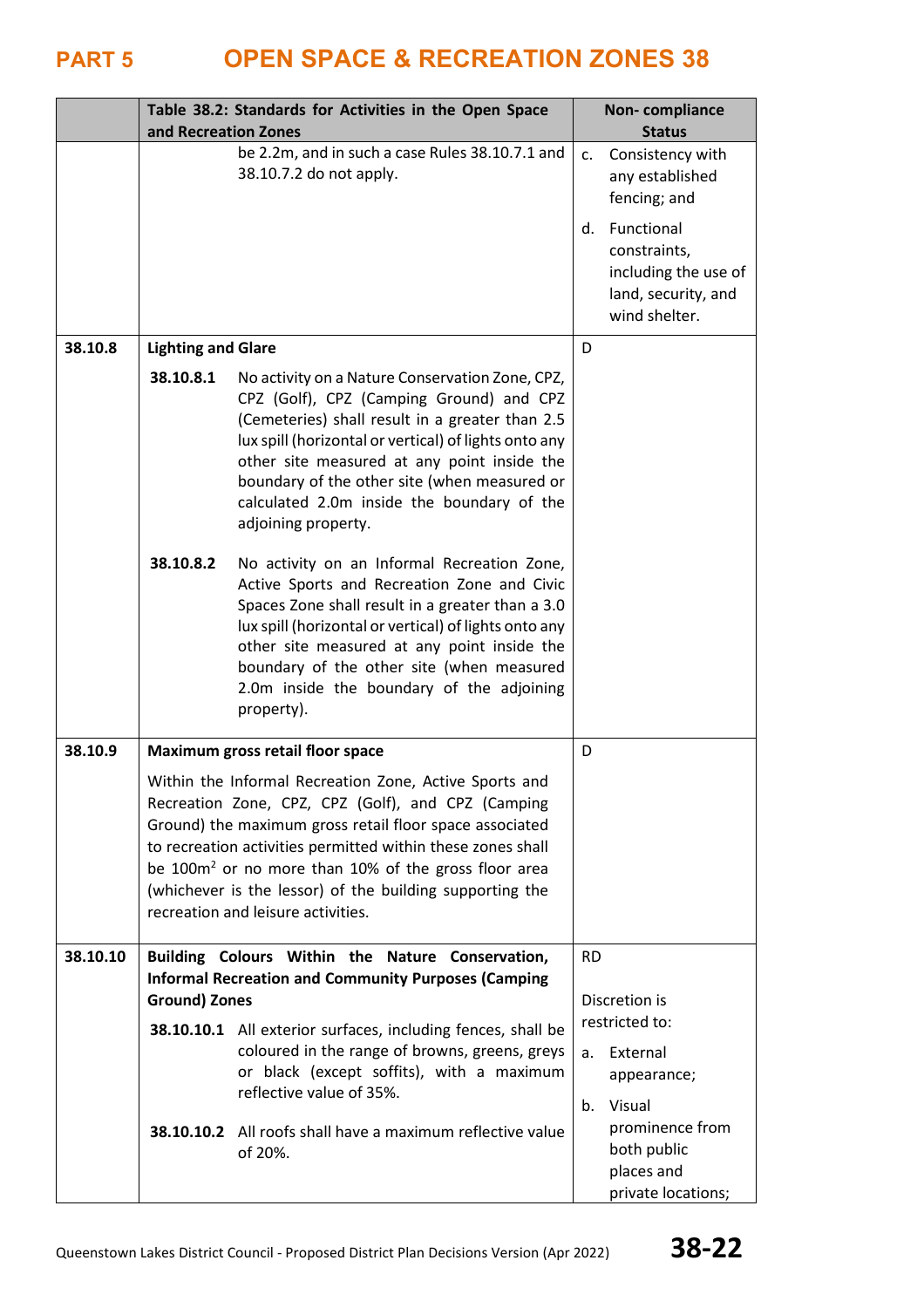|          | and Recreation Zones | Table 38.2: Standards for Activities in the Open Space                                                                                                                                                                                                                                                                                             | Non-compliance<br><b>Status</b>                                                                                                              |  |
|----------|----------------------|----------------------------------------------------------------------------------------------------------------------------------------------------------------------------------------------------------------------------------------------------------------------------------------------------------------------------------------------------|----------------------------------------------------------------------------------------------------------------------------------------------|--|
|          |                      | 38.10.10.3 All other surface finishes shall have a maximum<br>reflective value of 30%.                                                                                                                                                                                                                                                             | and<br>Effects on visual<br>$\mathsf{C}$ .<br>amenity and<br>landscape<br>character values<br>and in particular<br>views of<br>significance. |  |
| 38.10.11 |                      | <b>Firefighting water and access</b>                                                                                                                                                                                                                                                                                                               | <b>RD</b>                                                                                                                                    |  |
|          | following:           | All new buildings over $20m^2$ in area, where there is no<br>reticulated water supply, or any reticulated water supply<br>is not sufficient for firefighting, must have one of the<br>either a sprinkler system installed and plumbed with a<br>maintained static water storage supply of at least 7,000<br>litres available to the system, or     | Discretion is<br>restricted to:<br>the extent to<br>a.<br>which SNZ PA5<br>4509: 2008 can<br>be met including                                |  |
|          |                      | water supply and access for firefighting that meets the<br>following requirements:                                                                                                                                                                                                                                                                 | the adequacy of<br>the water supply;<br>the accessibility<br>b.<br>of the                                                                    |  |
|          |                      | 38.10.11.1 Water storage of at least 45,000 litres shall be<br>maintained (excluding potable water storage<br>for domestic use) with an outlet connection<br>point that can provide 1500L/min (25 L/s) and<br>any necessary couplings.                                                                                                             | firefighting water<br>connection point<br>for fire service<br>vehicles;<br>whether and the<br>C.                                             |  |
|          | 38.10.11.2           | A hardstand area with a minimum width of<br>4.5m and a minimum length of 11m; located<br>within 6m of the firefighting water supply<br>connection point and capable of supporting a<br>20 tonne fire service vehicle.                                                                                                                              | extent to which<br>the building is<br>assessed as a low<br>fire risk.                                                                        |  |
|          | 38.10.11.3           | The connection point for the firefighting water<br>supply must be located more than 6m and less<br>than 90m from the building and be accessible<br>by emergency service vehicles during fire<br>events.                                                                                                                                            |                                                                                                                                              |  |
|          |                      | 38.10.11.4 Access from the property road boundary to the<br>hardstand area capable of accommodating a 20<br>tonne fire service vehicle.                                                                                                                                                                                                            |                                                                                                                                              |  |
| 38.10.12 |                      | <b>Activities Sensitive to Aircraft Noise</b><br>New buildings or additions to existing buildings containing<br>Activities Sensitive to Aircraft Noise located within the<br>Queenstown Airport Air Noise Boundary or Outer Control<br>Boundary shall be designed to achieve an Indoor Design<br>Sound Level of 40dB within any Critical Listening | <b>NC</b>                                                                                                                                    |  |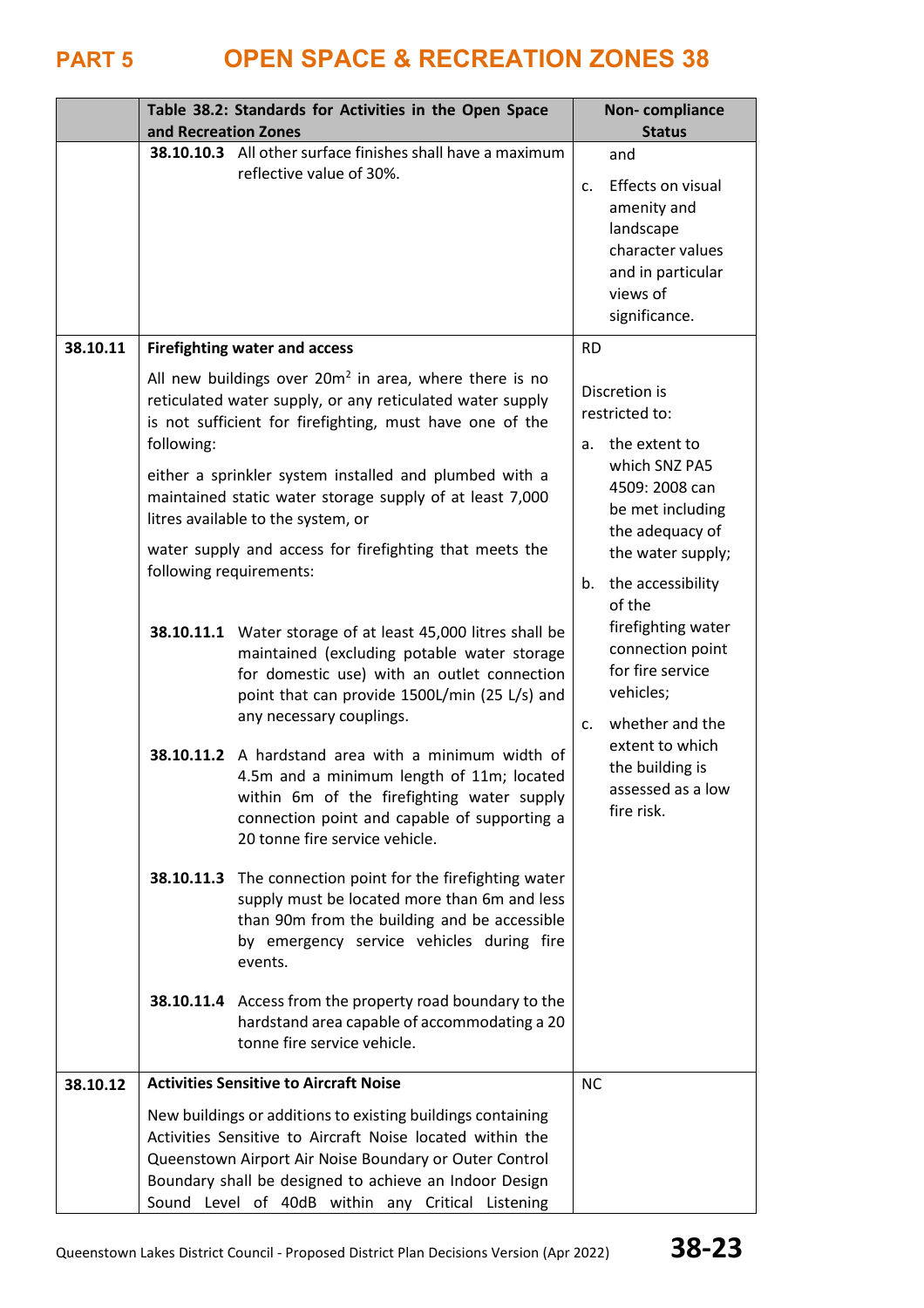|          | Table 38.2: Standards for Activities in the Open Space<br>and Recreation Zones                                                                                                                                                                                                                                                                                                                                                            | Non-compliance<br><b>Status</b>                                                                                                                                                     |
|----------|-------------------------------------------------------------------------------------------------------------------------------------------------------------------------------------------------------------------------------------------------------------------------------------------------------------------------------------------------------------------------------------------------------------------------------------------|-------------------------------------------------------------------------------------------------------------------------------------------------------------------------------------|
|          | Environment (based on the 2037 Noise Contours) and<br>ventilated in accordance with Rule 36.6.2.                                                                                                                                                                                                                                                                                                                                          |                                                                                                                                                                                     |
| 38.10.13 | <b>Commercial outdoor dining located on the Civic Spaces</b><br>Zone that adjoin Active Frontage Area of the Queenstown<br><b>Bay Waterfront Subzone</b><br>Outdoor dining shall immediately adjoin the restaurant or<br>café that it is associated with and shall not extend into the<br>Civic Spaces Zone by more than 5 m from the Queenstown<br>Town Centre Zone boundary or beyond the side boundaries<br>of the restaurant or café. | <b>RD</b><br>Discretion is restricted<br>to:<br>a. Effects on the<br>amenity of the<br>reserve,<br>b. Public access to,<br>and use of the open<br>space; and<br>Cumulative effects. |

## **38.11 Informal Recreation Zone: Ben Lomond Sub Zone**

|         | Table 38.3: Activities and Standards for<br><b>Activities in the Ben Lomond Sub Zone</b> |    | <b>Activity or Non- compliance Status</b>                                                                                                   |
|---------|------------------------------------------------------------------------------------------|----|---------------------------------------------------------------------------------------------------------------------------------------------|
|         | <b>Activity</b>                                                                          |    | <b>Activity Status</b>                                                                                                                      |
| 38.11.1 | <b>Buildings</b>                                                                         |    | <b>RD</b>                                                                                                                                   |
|         | Construction,<br>relocation,<br>addition<br>alteration of any building.                  | or | Discretion is restricted to:                                                                                                                |
|         |                                                                                          |    | Landscape and visual amenity<br>a.<br>values;                                                                                               |
|         |                                                                                          |    | Scale, intensity and cumulative<br>b.<br>effects;                                                                                           |
|         |                                                                                          |    | Associated earthworks and<br>C <sub>1</sub><br>landscaping;                                                                                 |
|         |                                                                                          |    | Lighting;<br>d.                                                                                                                             |
|         |                                                                                          |    | Provision of water supply,<br>e.<br>sewerage treatment and<br>disposal, storm water disposal,<br>electricity and communication<br>services; |
|         |                                                                                          |    | f.<br>Natural Hazards; and                                                                                                                  |
|         |                                                                                          |    | Effects on the transportation<br>g.<br>network.                                                                                             |
|         |                                                                                          |    | Public access to, and the use of,<br>h.<br>open space.                                                                                      |
| 38.11.2 | <b>Passenger Lift Systems</b>                                                            |    | $\mathsf{C}$                                                                                                                                |
|         |                                                                                          |    | Control is reserved to:                                                                                                                     |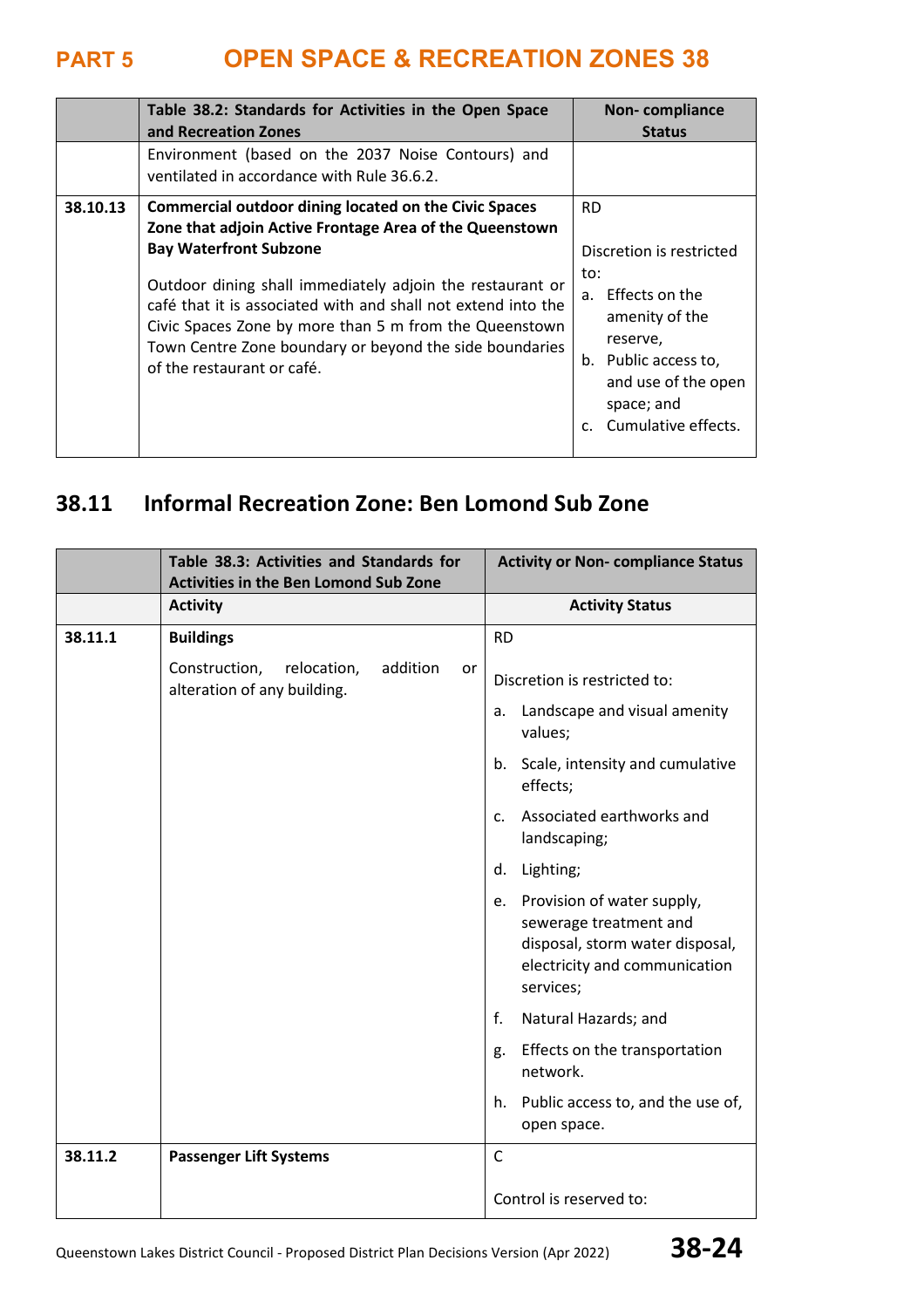|         | Table 38.3: Activities and Standards for<br><b>Activities in the Ben Lomond Sub Zone</b> |                                                                                                                                                                                                                                             | <b>Activity or Non- compliance Status</b>               |                                                                                                                                                                                                                                                                                                                                                          |
|---------|------------------------------------------------------------------------------------------|---------------------------------------------------------------------------------------------------------------------------------------------------------------------------------------------------------------------------------------------|---------------------------------------------------------|----------------------------------------------------------------------------------------------------------------------------------------------------------------------------------------------------------------------------------------------------------------------------------------------------------------------------------------------------------|
|         |                                                                                          | Passenger Lift Systems within the 'Bob's<br>Peak' area and the 'Gondola Corridor' area<br>of the Ben Lomond Sub Zone.                                                                                                                       | a.<br>b.<br>c.<br>d.<br>e.<br>$f_{\cdot}$               | Location, external appearance<br>and alignment;<br>Other occupiers or users;<br>Night lighting;<br>Height;<br>Associated earthworks; and<br>Natural Hazards.                                                                                                                                                                                             |
| 38.11.3 |                                                                                          | <b>Commercial recreation activity and</b>                                                                                                                                                                                                   | <b>RD</b>                                               |                                                                                                                                                                                                                                                                                                                                                          |
|         | 38.11.3.1<br>38.11.3.2                                                                   | ancillary Commercial activity<br><b>Commercial recreation</b><br>activity<br><b>Commercial activity only</b><br>where the commercial activity<br>is ancillary to and located on,<br>the same site as, the<br>commercial recreation activity | а.<br>b.<br>c.<br>e.<br>f.<br>g.                        | Discretion is restricted to:<br>Intensity and scale of the<br>activity and effects on<br>recreation use and amenity<br>values;<br>Noise;<br>Public access to, and use of the<br>open space;<br>d. Other occupiers or users of the<br>site or adjoining sites;<br>Infrastructure;<br>Access and parking; and<br>Effects on the transportation<br>network. |
| 38.11.4 | Forestry.                                                                                | Harvesting and management of existing<br>For any Plantation Forestry the Resource<br><b>Management (National Environmental</b><br><b>Standard for Plantation Forestry)</b><br><b>Regulation 2017 prevails.</b>                              | C<br>a.<br>b.<br>c.<br>d.<br>e.<br>f.<br>g.<br>h.<br>i. | Control is reserved to:<br>Hours of operation;<br>Noise;<br>Health and safety;<br>Traffic generation;<br>Earthworks;<br>Soil erosion, sediment<br>generation and run-off;<br>Debris flow and rock fall hazards<br>and long-term slope stability;<br>Landscape rehabilitation; and<br>Effects on the amenity values<br>of the forest and other users      |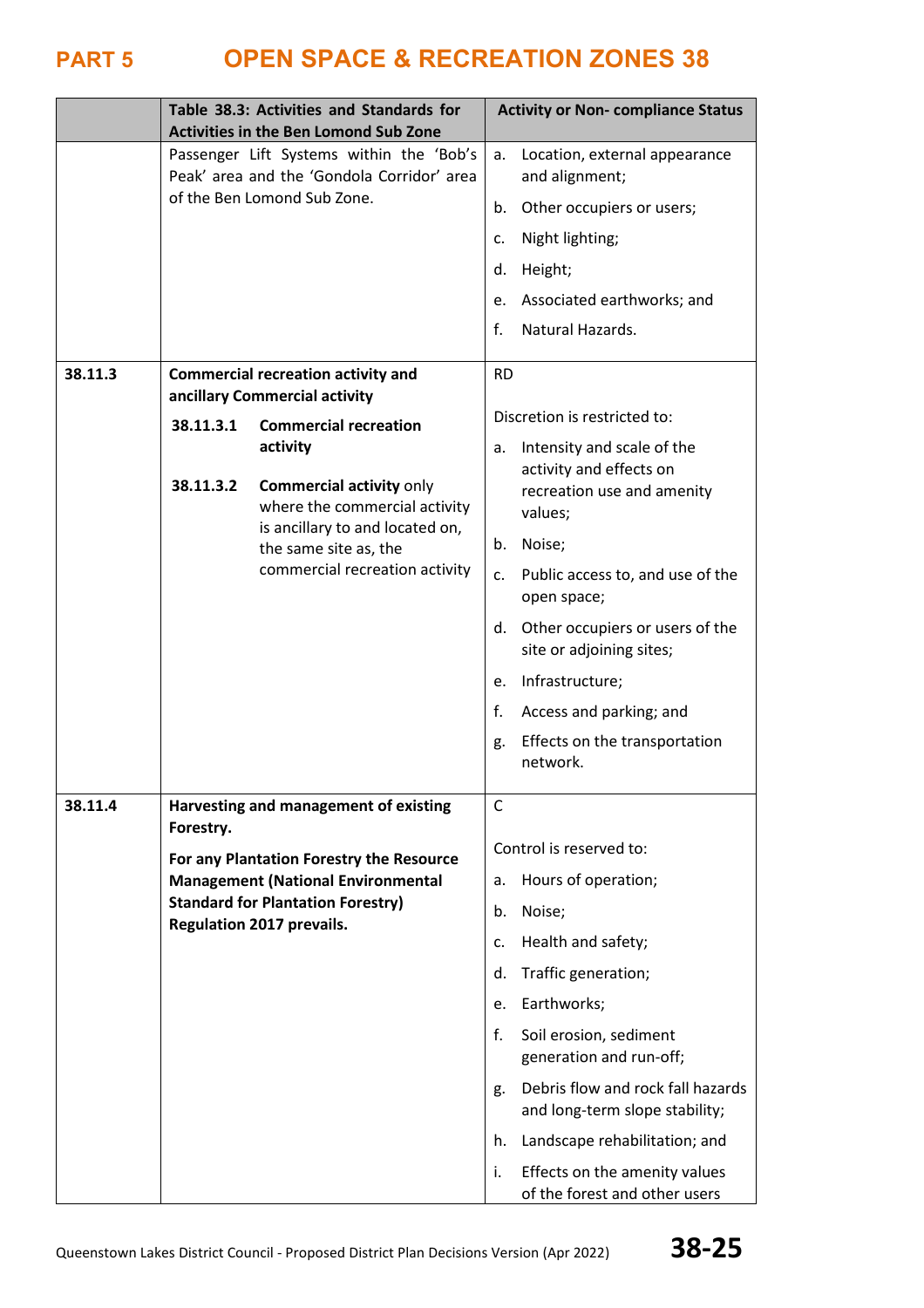|          | Table 38.3: Activities and Standards for<br><b>Activities in the Ben Lomond Sub Zone</b>                                                                                                                                                                                 | <b>Activity or Non- compliance Status</b>                                                                                                                                                                                                                                                                                                                                                                 |
|----------|--------------------------------------------------------------------------------------------------------------------------------------------------------------------------------------------------------------------------------------------------------------------------|-----------------------------------------------------------------------------------------------------------------------------------------------------------------------------------------------------------------------------------------------------------------------------------------------------------------------------------------------------------------------------------------------------------|
|          |                                                                                                                                                                                                                                                                          | of the reserve                                                                                                                                                                                                                                                                                                                                                                                            |
| 38.11.5  | Parking within the Lower Terminal area of<br>the Ben Lomond Sub Zone.                                                                                                                                                                                                    | $\mathsf{C}$<br>Control is reserved to Landscaping.                                                                                                                                                                                                                                                                                                                                                       |
| 38.11.6  | Building within the Building Restriction<br><b>Area: Bob's Peak Area</b>                                                                                                                                                                                                 | <b>PR</b>                                                                                                                                                                                                                                                                                                                                                                                                 |
|          | Any building within the Building Restriction<br>Area, excluding retaining walls.                                                                                                                                                                                         |                                                                                                                                                                                                                                                                                                                                                                                                           |
| 38.11.7  | <b>Building within the Gondola Corridor Area</b>                                                                                                                                                                                                                         | <b>NC</b>                                                                                                                                                                                                                                                                                                                                                                                                 |
|          | Any building within the Gondola Corridor<br>Area excluding passenger lift systems.                                                                                                                                                                                       |                                                                                                                                                                                                                                                                                                                                                                                                           |
| 38.11.8  | Informal Airport Located within the Future                                                                                                                                                                                                                               | <b>RD</b>                                                                                                                                                                                                                                                                                                                                                                                                 |
|          | <b>Helipad Area</b>                                                                                                                                                                                                                                                      | Discretion is restricted to:                                                                                                                                                                                                                                                                                                                                                                              |
|          | The information requirements for aviation<br>safety shall include provision of either a<br>PT157 Determination issued by the Director<br>of Civil Aviation New Zealand or an<br>independent aviation safety assessment<br>prepared by a suitably qualified professional. | Aviation safety including<br>a.<br>helicopter landing area design<br>and proximity to on ground<br>structures and track networks;<br>The frequency and intensity of<br>b.<br>daily and weekly flight numbers;<br>Separation distance and<br>c.<br>potential effect on the<br>operation of other existing or<br>incompatible occupiers within<br>the Ben Lomond Sub-Zone.<br>Helicopter flight paths<br>d. |
| 38.11.9  | Two or More Informal Airports within the<br>Bob's Peak Area of the Ben Lomond Sub-<br>Zone                                                                                                                                                                               | <b>NC</b>                                                                                                                                                                                                                                                                                                                                                                                                 |
|          | <b>Standards</b>                                                                                                                                                                                                                                                         | <b>Non-Compliance Status</b>                                                                                                                                                                                                                                                                                                                                                                              |
| 38.11.10 | <b>Building Height</b>                                                                                                                                                                                                                                                   | D                                                                                                                                                                                                                                                                                                                                                                                                         |
|          | The maximum height of buildings and<br>structures as specified shall be:                                                                                                                                                                                                 |                                                                                                                                                                                                                                                                                                                                                                                                           |
|          | Buildings within the Bob's Peak Area:<br>a.<br>10m.                                                                                                                                                                                                                      |                                                                                                                                                                                                                                                                                                                                                                                                           |
|          | Passenger Lift Systems within the<br>b.<br>Bob's Peak Area: 12m.                                                                                                                                                                                                         |                                                                                                                                                                                                                                                                                                                                                                                                           |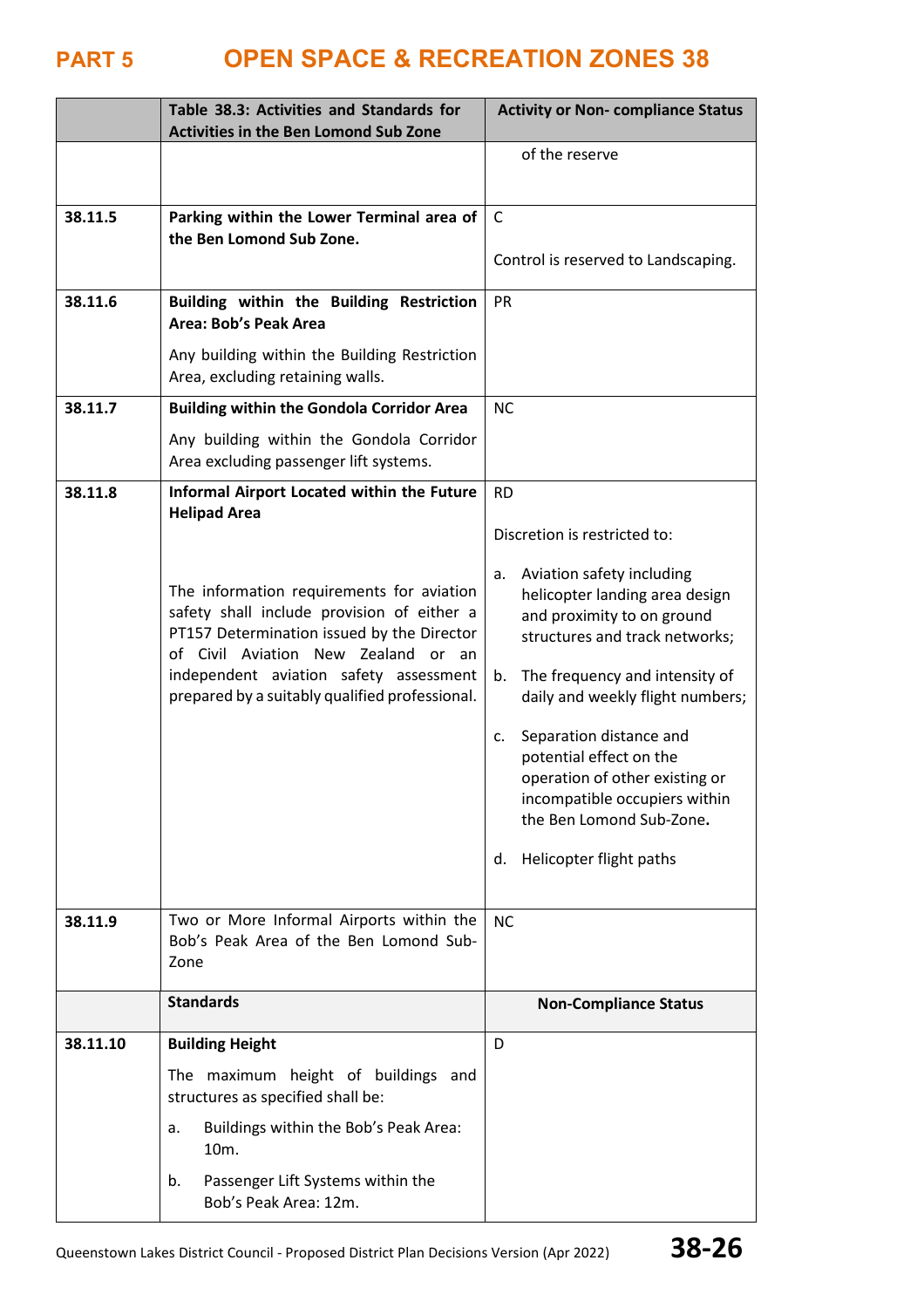|          | Table 38.3: Activities and Standards for<br><b>Activities in the Ben Lomond Sub Zone</b> | <b>Activity or Non-compliance Status</b> |
|----------|------------------------------------------------------------------------------------------|------------------------------------------|
|          | Buildings within the Lower Terminal<br>c.<br>Area: 18.5m.                                |                                          |
| 38.11.11 | <b>Building Coverage</b>                                                                 | D                                        |
|          | The maximum building coverage within the<br>Bob's Peak Area shall be 15%                 |                                          |

## **38.12 Rules - Non-notification of Applications**

All applications for controlled and restricted discretionary activities shall not require the written approval of other persons and shall not be notified or limited-notified, except for the following:

38.12.1 **Restricted discretionary activities within the Informal Recreation Ben Lomond Sub-Zone.** 

## **38.13 Matters of control for Controlled Activities identified in Table 38.1**

The Council will reserve its control to the following matters when assessing a controlled activity resource consent application.

|         | Table 38.4: Matters of Control for Activities in the Open Space and Recreation Zones                                                                                                                                                                                           |  |
|---------|--------------------------------------------------------------------------------------------------------------------------------------------------------------------------------------------------------------------------------------------------------------------------------|--|
| 38.13.1 | Rule 38.9.16: Restaurants and cafes that are accessory to a permitted activity and<br>are located further than 50m from a Residential Zone in the Civic Spaces Zone,<br>Informal Recreation Zone, Active Sports and Recreation Zone, CPZ, CPZ (Golf), CPZ<br>(Camping Ground): |  |
|         | a. Scale and intensity of the activity on recreation use and amenity values;                                                                                                                                                                                                   |  |
|         | b. Public access to, and use of the open space;                                                                                                                                                                                                                                |  |
|         | Traffic generation, access and parking; and<br>c.                                                                                                                                                                                                                              |  |
|         | Infrastructure and servicing, including the provision of storage<br>d.<br>and<br>loading/service areas; and                                                                                                                                                                    |  |
|         | In the Civic Spaces Zone that adjoins the Arrowtown, Wānaka, and Queenstown<br>e.<br>Town Centre Zones, and in that part of the Community Purposes Zone within 70<br>m of the Queenstown Bay Waterfront Sub-Zone:                                                              |  |
|         | i.<br>external appearance of buildings, including materials and colours and<br>associated landscaping;                                                                                                                                                                         |  |
|         | lighting;<br>ii.                                                                                                                                                                                                                                                               |  |
|         | the contribution the building makes to the safety of the Town Centre<br>iii.<br>through adherence to CPTED principles; and                                                                                                                                                     |  |
|         | natural hazards.<br>iv.                                                                                                                                                                                                                                                        |  |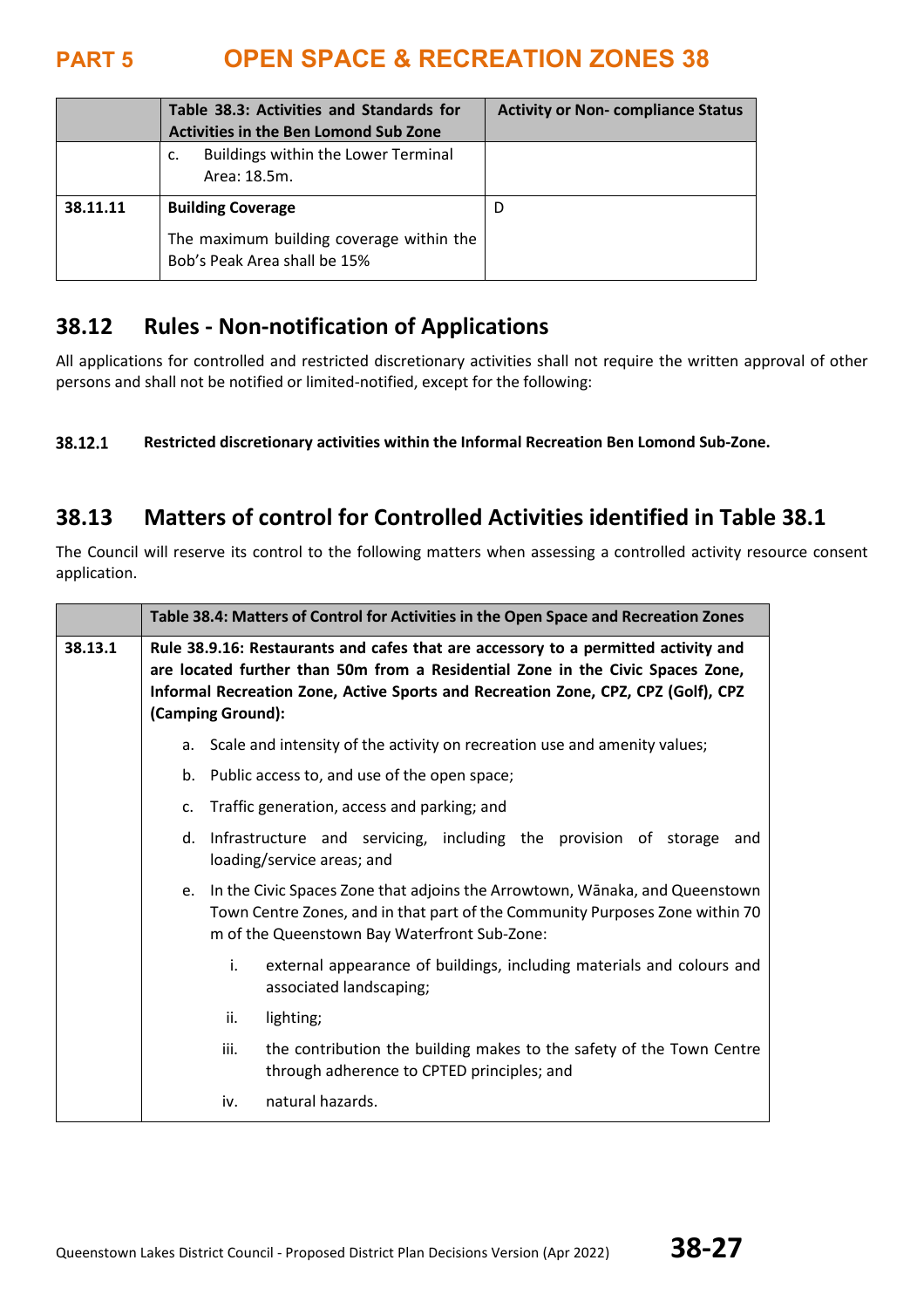|         | Table 38.4: Matters of Control for Activities in the Open Space and Recreation Zones                                              |  |
|---------|-----------------------------------------------------------------------------------------------------------------------------------|--|
| 38.13.2 | Rules 38.9.25 and 38.9.26: Construction and alteration of buildings in the Community<br><b>Purpose Camping Ground Zone:</b>       |  |
|         | Building location, character, scale and form.<br>а.                                                                               |  |
|         | External appearance including materials and colours.<br>b.                                                                        |  |
|         | Infrastructure and servicing, access and parking.<br>c.                                                                           |  |
|         | Natural hazards.<br>d.                                                                                                            |  |
| 38.13.3 | Rule 38.9.29: Construction of vehicle access and car parking areas accessory to<br>permitted activities up to 200m <sup>2</sup> : |  |
|         | Traffic generation, access and parking;<br>а.                                                                                     |  |
|         | Public access to, and use of, the open space;<br>b.                                                                               |  |
|         | Pedestrian and vehicle access; and<br>$C_{\cdot}$                                                                                 |  |
|         | Landscaping.<br>d.                                                                                                                |  |

## **38.14 Matters of discretion for Restricted Discretionary Activities identified in Table 38.1**

The Council will restrict its discretion over the following matters when assessing a restricted discretionary activity resource consent application.

|         | Table 38.5: Matters of Discretion for Activities in the Open Space and Recreation<br><b>Zones</b>                                                                                                                                                                    |                                                                                                                            |  |
|---------|----------------------------------------------------------------------------------------------------------------------------------------------------------------------------------------------------------------------------------------------------------------------|----------------------------------------------------------------------------------------------------------------------------|--|
| 38.14.1 | Rule 38.9.17: Restaurants and cafes that are accessory to a permitted activity and are<br>located within 50m of a Residential Zone in the Civic Spaces Zone, Informal Recreation<br>Zone, Active Sports and Recreation Zone, CPZ, CPZ (Golf), CPZ (Camping Grounds): |                                                                                                                            |  |
|         | a.                                                                                                                                                                                                                                                                   | Intensity and scale of the activity on recreation use and amenity values;                                                  |  |
|         | b.                                                                                                                                                                                                                                                                   | Public access to, and use of, the open space;                                                                              |  |
|         | c.                                                                                                                                                                                                                                                                   | Location, in particular distance from adjoining properties;                                                                |  |
|         | d.                                                                                                                                                                                                                                                                   | Traffic generation, access, location of parking, provision for mobility parking;                                           |  |
|         | e.                                                                                                                                                                                                                                                                   | Noise;                                                                                                                     |  |
|         | f.                                                                                                                                                                                                                                                                   | Infrastructure and servicing, including the provision of storage<br>and<br>loading/service areas; and                      |  |
|         | g.                                                                                                                                                                                                                                                                   | In the Civic Spaces Zone that adjoins the Arrowtown Town Centre Zone:                                                      |  |
|         |                                                                                                                                                                                                                                                                      | i.<br>external appearance of buildings, including materials and colours and<br>associated landscaping;                     |  |
|         |                                                                                                                                                                                                                                                                      | ii.<br>lighting;                                                                                                           |  |
|         |                                                                                                                                                                                                                                                                      | the contribution the building makes to the safety of the Town Centre<br>iii.<br>through adherence to CPTED principles; and |  |
|         |                                                                                                                                                                                                                                                                      | natural hazards<br>iv.                                                                                                     |  |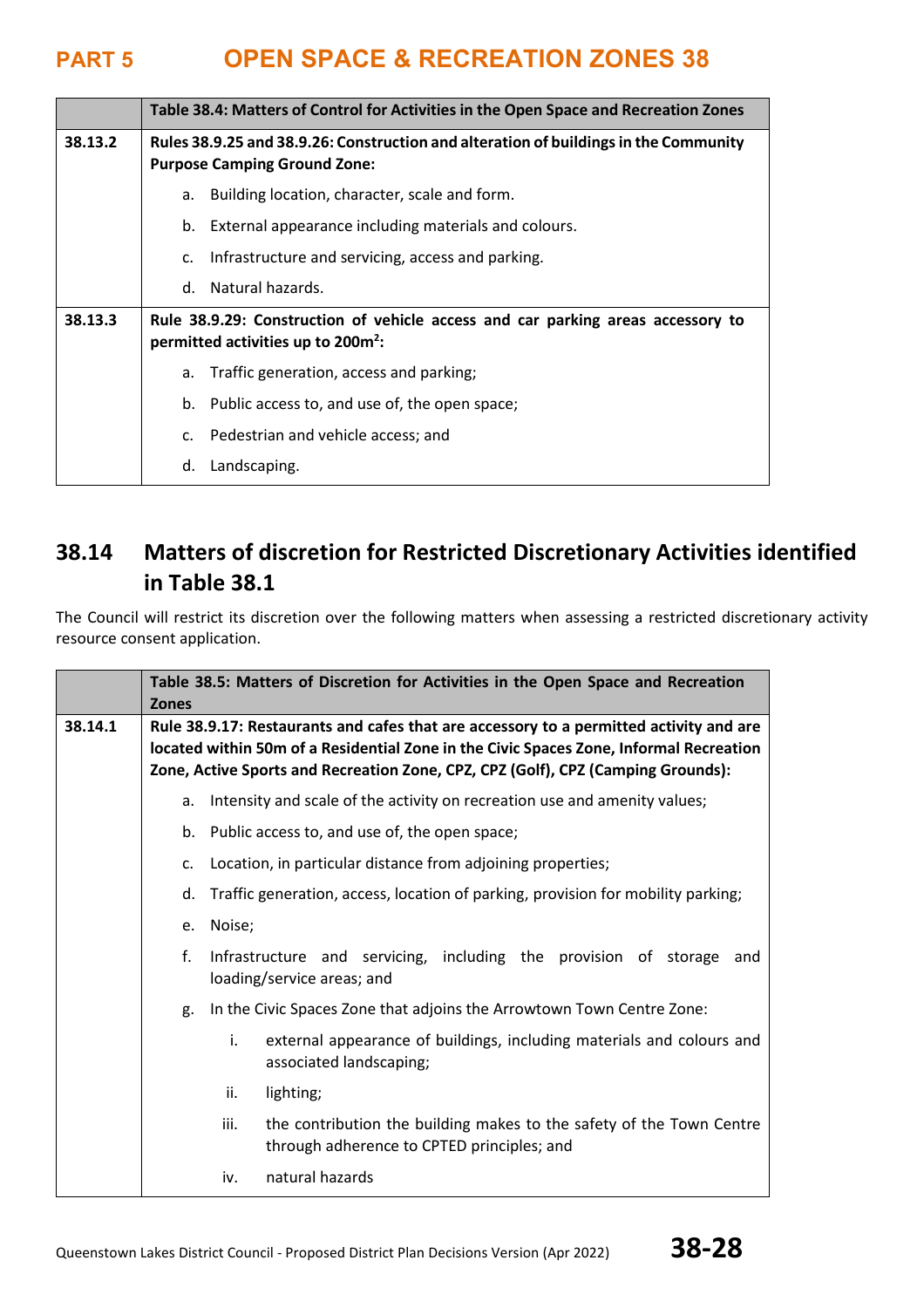|         | <b>Zones</b> | Table 38.5: Matters of Discretion for Activities in the Open Space and Recreation                                                                                                                                                                            |
|---------|--------------|--------------------------------------------------------------------------------------------------------------------------------------------------------------------------------------------------------------------------------------------------------------|
| 38.14.2 |              | Rules 38.9.21 and 38.9.22: Commercial recreation activity including commercial<br>activities associated with and located on the same site as recreation activities,<br>including buildings in the Civic Spaces Zone, CPZ, CPZ (Golf), CPZ (Camping Grounds): |
|         | a.           | Intensity and scale of the activity on recreation use and amenity values;                                                                                                                                                                                    |
|         | b.           | Public access to, and use of the open space;                                                                                                                                                                                                                 |
|         | c.           | Other occupiers or users of the site or adjoining sites;                                                                                                                                                                                                     |
|         | d.           | Traffic generation, access, location of parking, provision for mobility parking;<br>and                                                                                                                                                                      |
|         |              | e. In the Civic Spaces Zone that adjoins the Arrowtown, Wānaka, and Queenstown<br>Town Centre Zones, and in those parts of the Informal Recreation and<br>Community Purposes Zones that are within 70 m of the Queenstown Bay<br>Waterfront Sub-Zone:        |
|         |              | i.<br>external appearance of buildings, including materials and colours and<br>associated landscaping;                                                                                                                                                       |
|         |              | ii.<br>lighting                                                                                                                                                                                                                                              |
|         |              | the contribution the building makes to the safety of the Town Centre<br>iii.<br>through adherence to CPTED principles; and                                                                                                                                   |
|         |              | natural hazards<br>iv.                                                                                                                                                                                                                                       |
| 38.14.3 |              | Rule 38.9.30: Construction of vehicle access and car parking areas accessory to<br>permitted activities exceeding 200m <sup>2</sup> in respect of all Open Space and Recreation Zones<br>(except the Nature Conservation Zone):                              |
|         |              | Location of facility and access;                                                                                                                                                                                                                             |
|         | а.           | Number, design and layout of car parks and associated manoeuvring areas;                                                                                                                                                                                     |
|         |              | b. Surface treatment of parking facility and access;                                                                                                                                                                                                         |
|         | c.           | Landscaping; and                                                                                                                                                                                                                                             |
|         | d.           | Cumulative effect of the number of car parking facilities within the Zone.                                                                                                                                                                                   |
| 38.14.4 |              | Rule 38.9.33: Farming including grazing of stock                                                                                                                                                                                                             |
|         | a.           | Intensity and duration;                                                                                                                                                                                                                                      |
|         | b.           | Public access to, and use of the open space;                                                                                                                                                                                                                 |
|         | c.           | Pest and wilding pine control;                                                                                                                                                                                                                               |
|         | d.           | Maintenance of landscape values; and                                                                                                                                                                                                                         |
|         | e.           | Restriction of areas to protect or restore indigenous biodiversity values.                                                                                                                                                                                   |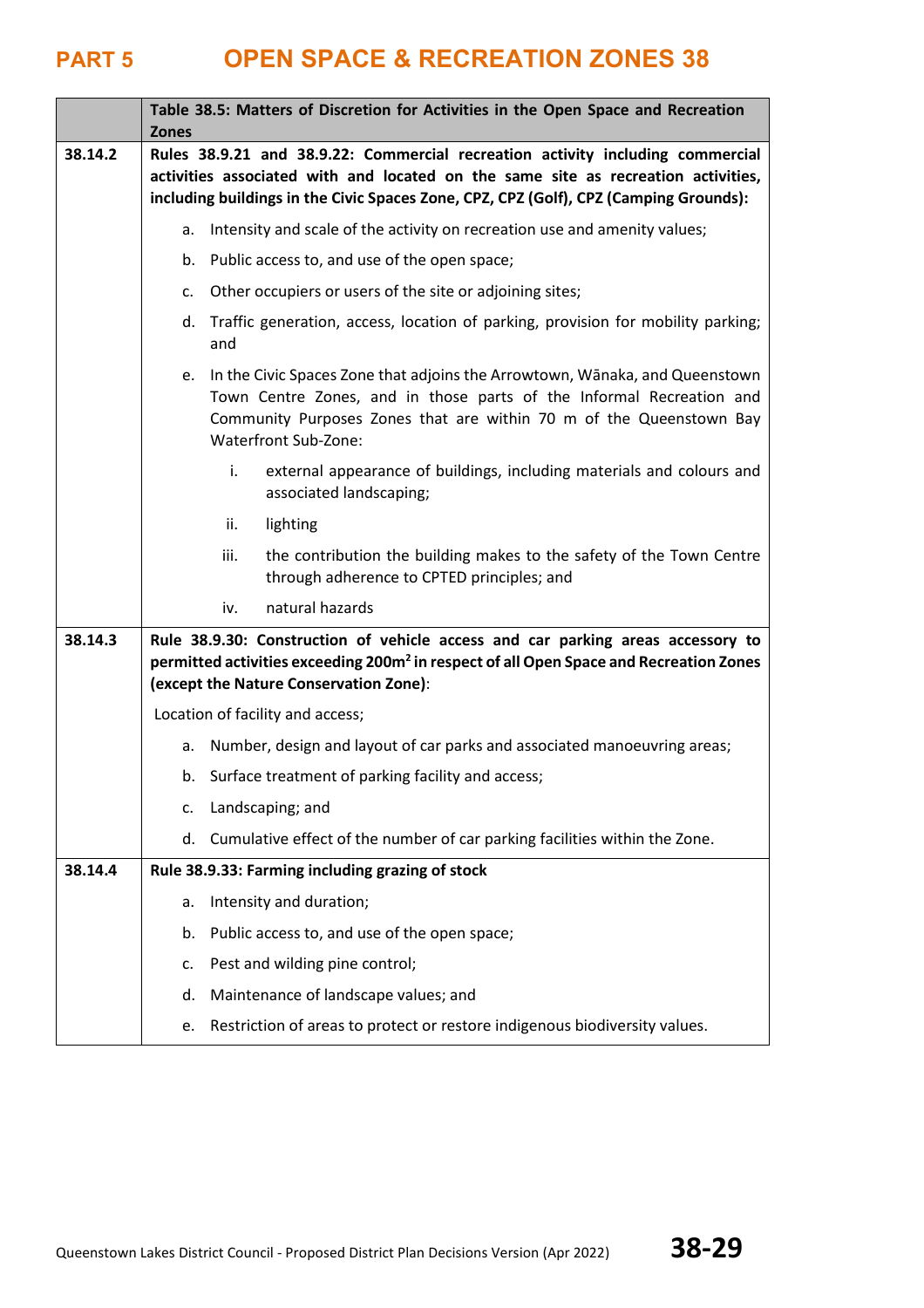|         | Table 38.5: Matters of Discretion for Activities in the Open Space and Recreation<br><b>Zones</b>                                                               |
|---------|-----------------------------------------------------------------------------------------------------------------------------------------------------------------|
| 38.14.5 | Rule 38.9.20: Commercial outdoor dining on the Civic Spaces Zone, where the Zone<br>adjoins the Active Frontage Area of the Queenstown Bay Waterfront Sub-Zone: |
|         | a. the scale of the activity;                                                                                                                                   |
|         | b. effects on the amenity of the reserve, including pedestrian access to and<br>through it;                                                                     |
|         | c. lighting;                                                                                                                                                    |
|         | d. effects on the safety of the reserve through designing the outdoor space in<br>accordance with CPTED principles;                                             |
|         | e. noise issues:                                                                                                                                                |
|         | f. hours of operation; and                                                                                                                                      |
|         | g. cumulative effects.                                                                                                                                          |

### **38.15 Landscape Assessment Matters for Discretionary Activities**

The following assessment matters apply to any discretionary activity within an Open Space and Recreation Zone where

the land involved is subject to one of the landscape classifications.

|         | Table 38.6: Landscape Assessment Matters for Discretionary Activities in the Open<br><b>Space and Recreation Zones</b>                                                                                                                                                                                                              |  |
|---------|-------------------------------------------------------------------------------------------------------------------------------------------------------------------------------------------------------------------------------------------------------------------------------------------------------------------------------------|--|
| 38.15.1 | Outstanding Natural Features and Outstanding Natural Landscapes (ONF and ONL).                                                                                                                                                                                                                                                      |  |
|         | 38.15.1.1 Effects on landscape quality and character                                                                                                                                                                                                                                                                                |  |
|         | In considering whether the proposed development will maintain or enhance the quality<br>and character of Outstanding Natural Features and Landscapes, the Council shall be<br>satisfied of the extent to which the proposed development will affect landscape quality<br>and character, taking into account the following elements: |  |
|         | Physical attributes:<br>a.                                                                                                                                                                                                                                                                                                          |  |
|         | i.<br>Geological, topographical, geographic elements in the context of whether<br>these formative processes have a profound influence on landscape<br>character;                                                                                                                                                                    |  |
|         | ii.<br>Vegetation (exotic and indigenous);                                                                                                                                                                                                                                                                                          |  |
|         | iii.<br>The presence of waterbodies including lakes, rivers, streams, wetlands.                                                                                                                                                                                                                                                     |  |
|         | Visual attributes:<br>b.                                                                                                                                                                                                                                                                                                            |  |
|         | Legibility or expressiveness $-$ how obviously the feature or landscape<br>i.<br>demonstrates its formative processes;                                                                                                                                                                                                              |  |
|         | ii.<br>Aesthetic values including memorability and naturalness;                                                                                                                                                                                                                                                                     |  |
|         | iii.<br>Transient values including values at certain times of the day or year;                                                                                                                                                                                                                                                      |  |
|         | iv.<br>Human influence and management - settlements, land management<br>patterns, buildings, roads.                                                                                                                                                                                                                                 |  |
|         | Appreciation and cultural attributes:<br>c.                                                                                                                                                                                                                                                                                         |  |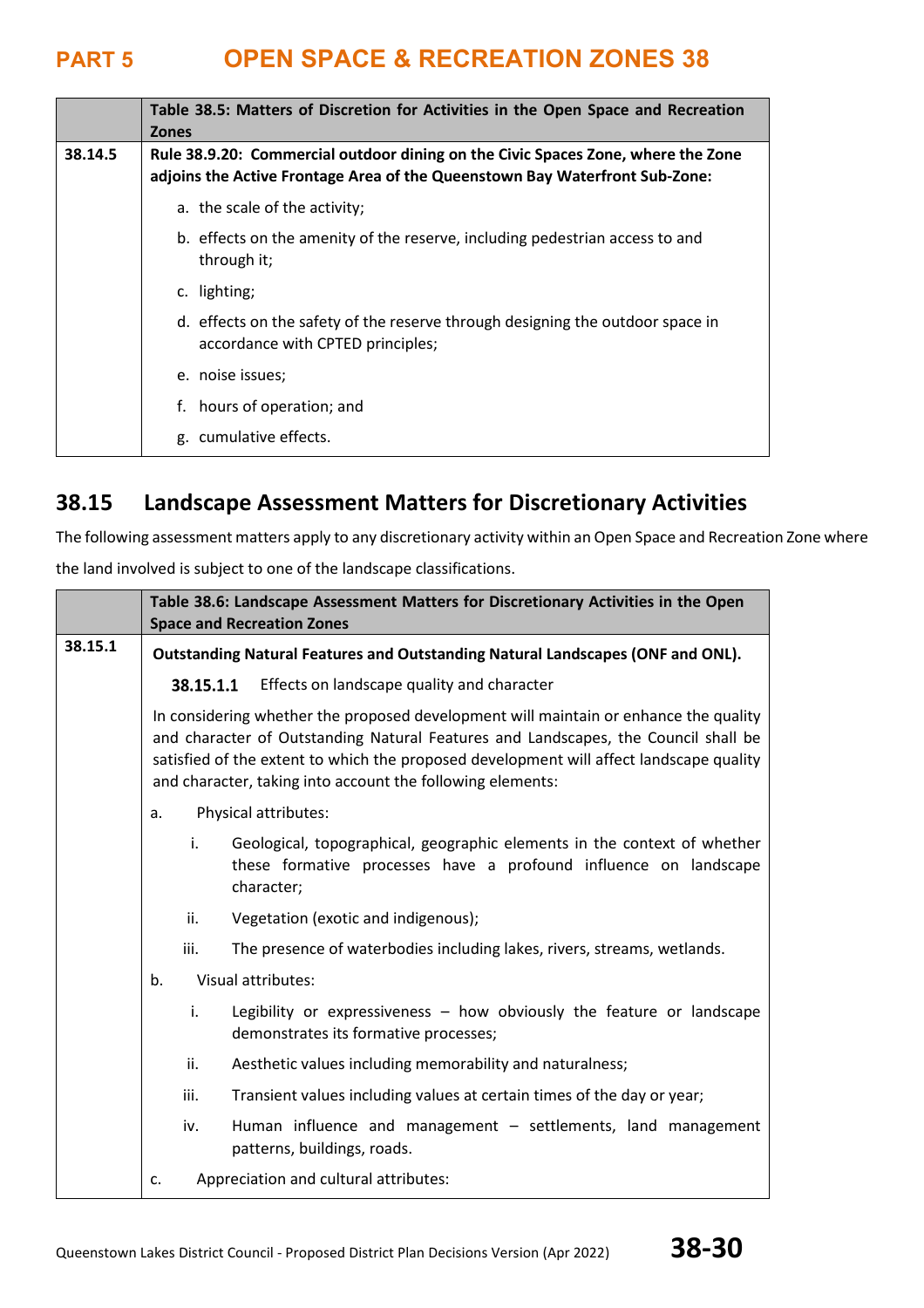|         | Table 38.6: Landscape Assessment Matters for Discretionary Activities in the Open<br><b>Space and Recreation Zones</b>                                                                                                                                                                                     |  |  |
|---------|------------------------------------------------------------------------------------------------------------------------------------------------------------------------------------------------------------------------------------------------------------------------------------------------------------|--|--|
|         | Whether the elements identified in (a) and (b) are shared and recognised;<br>İ.                                                                                                                                                                                                                            |  |  |
|         | Cultural and spiritual values for Tangata whenua;<br>ii.                                                                                                                                                                                                                                                   |  |  |
|         | iii.<br>Historical and heritage associations.                                                                                                                                                                                                                                                              |  |  |
|         | The Council acknowledges that Tangata Whenua beliefs and values for a specific<br>location may not be known without input from iwi.                                                                                                                                                                        |  |  |
|         | In the context of (a) to (c) above, the degree to which the proposed activity or<br>d.<br>development will affect the existing landscape quality and character, including<br>whether the proposed activity or development accords with or degrades<br>landscape quality and character, and to what degree. |  |  |
|         | 38.15.1.2<br>Effects on visual amenity                                                                                                                                                                                                                                                                     |  |  |
|         | In considering whether the potential visibility of the proposed activity or development<br>will maintain and enhance visual amenity, values the Council shall be satisfied that:                                                                                                                           |  |  |
|         | the extent to which the proposed activity or development detracts from visual<br>a.<br>amenity values as viewed from public roads and other public places;                                                                                                                                                 |  |  |
|         | the proposed development will not be visually prominent such that it detracts<br>b.<br>from public or private views of and within Outstanding Natural Features and<br>Landscapes;                                                                                                                          |  |  |
|         | the proposal will be appropriately integrated, screened or hidden from view by<br>c.<br>elements that are in keeping with the character of the landscape;                                                                                                                                                  |  |  |
|         | the proposed activity or development will not reduce the visual amenity values of<br>d.<br>the wider landscape (not just the immediate landscape);                                                                                                                                                         |  |  |
|         | structures will not be located where they will break the line and form of any ridges,<br>e.<br>hills and slopes;                                                                                                                                                                                           |  |  |
|         | any carparking, access, lighting, earthworks and landscaping will not reduce<br>the visual amenity of the landscape.                                                                                                                                                                                       |  |  |
| 38.15.2 | <b>Rural Character Landscapes (RCL)</b>                                                                                                                                                                                                                                                                    |  |  |
|         | 38.15.2.1<br>Effects on landscape quality and character                                                                                                                                                                                                                                                    |  |  |
|         | The following shall be taken into account:                                                                                                                                                                                                                                                                 |  |  |
|         | where the site is adjacent to or nearby an Outstanding Natural Feature or<br>a.<br>Landscape, whether and the extent to which the proposed development will<br>adversely affect the quality and character of the adjacent Outstanding Natural<br>Feature or Landscape;                                     |  |  |
|         | whether and the extent to which the scale and nature of the proposed activity or<br>b.<br>development will degrade the quality and character of the Open Space Zone or<br>the surrounding Rural Character Landscape;                                                                                       |  |  |
|         | whether the design and any landscaping would be compatible with or would<br>c.<br>enhance the quality and character of the Open Space Zone or the Rural Character<br>Landscape.                                                                                                                            |  |  |
|         | 38.15.2.2<br>Effects on visual amenity:                                                                                                                                                                                                                                                                    |  |  |
|         |                                                                                                                                                                                                                                                                                                            |  |  |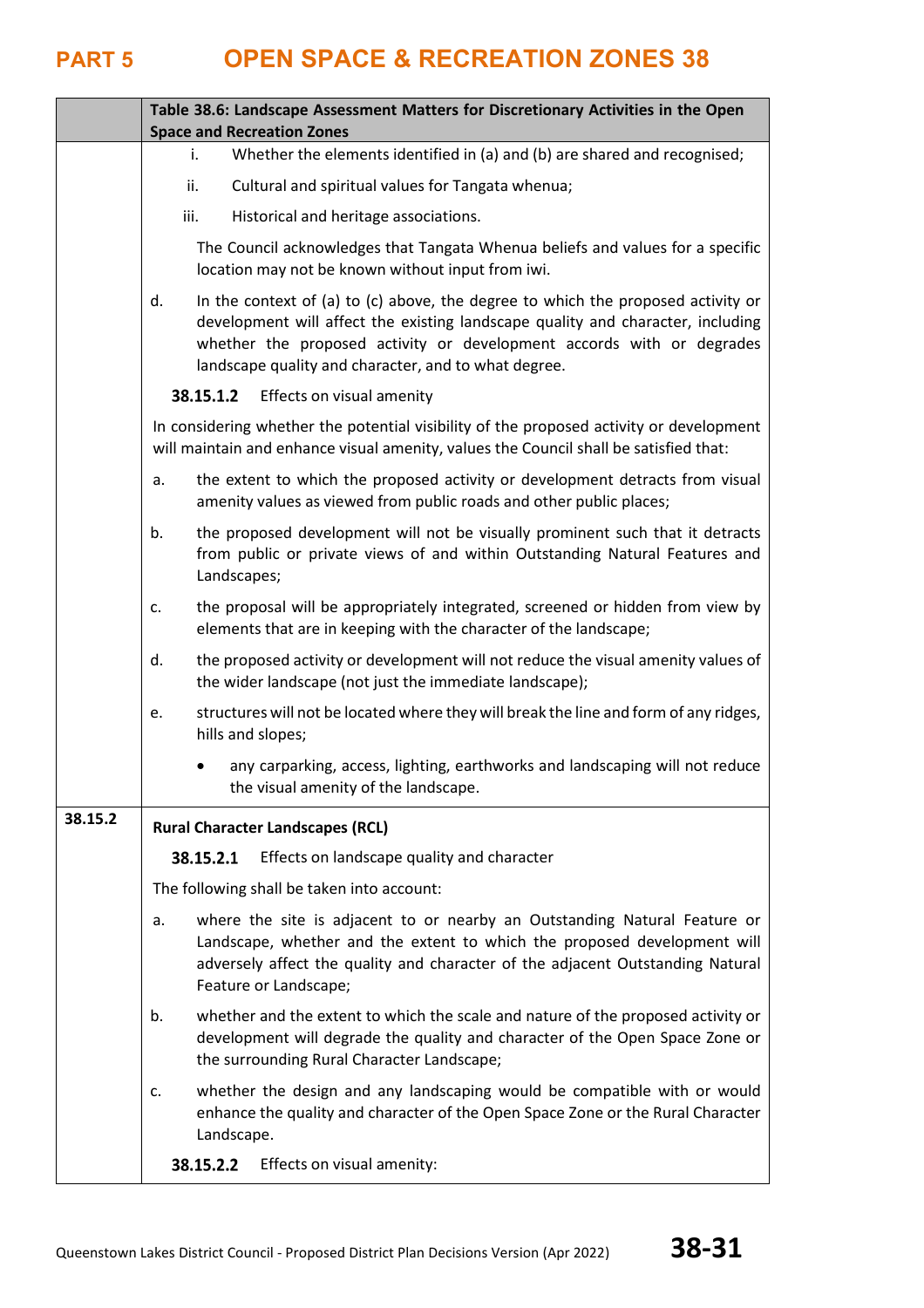|         | Table 38.6: Landscape Assessment Matters for Discretionary Activities in the Open<br><b>Space and Recreation Zones</b>                                                                                                       |                                                                                                                                                                                                                                                                                                                                                                                  |  |  |
|---------|------------------------------------------------------------------------------------------------------------------------------------------------------------------------------------------------------------------------------|----------------------------------------------------------------------------------------------------------------------------------------------------------------------------------------------------------------------------------------------------------------------------------------------------------------------------------------------------------------------------------|--|--|
|         | Whether the activity or development will result in a loss of the visual amenity of the<br>Open Space Zone or the Rural Character Landscape, having regard to whether and the<br>extent to which:                             |                                                                                                                                                                                                                                                                                                                                                                                  |  |  |
|         | a.                                                                                                                                                                                                                           | the visual prominence of the proposed development from any public places will<br>reduce visual amenity;                                                                                                                                                                                                                                                                          |  |  |
|         | b.                                                                                                                                                                                                                           | the proposed development is likely to be visually prominent such that it detracts<br>from private views;                                                                                                                                                                                                                                                                         |  |  |
|         | c.                                                                                                                                                                                                                           | any screening or other mitigation by any proposed method such as earthworks<br>and/or new planting will detract from or obstruct views of the Rural Character<br>Landscape from both public and private locations;                                                                                                                                                               |  |  |
|         | d.                                                                                                                                                                                                                           | the proposed development is enclosed by any confining elements of topography<br>and/or vegetation and the ability of these elements to reduce visibility from public<br>and private locations;                                                                                                                                                                                   |  |  |
|         | any proposed carparking, planting, lighting, earthworks and landscaping will<br>e.<br>reduce visual amenity, with particular regard to elements which are inconsistent<br>with the existing natural topography and patterns; |                                                                                                                                                                                                                                                                                                                                                                                  |  |  |
|         | 38.15.2.3<br>Tangata Whenua, biodiversity and geological values:                                                                                                                                                             |                                                                                                                                                                                                                                                                                                                                                                                  |  |  |
|         | a.                                                                                                                                                                                                                           | whether and to what extent the proposed development will degrade Tangata<br>Whenua values including Tōpuni or nohoanga, indigenous biodiversity, geological<br>or geomorphological values or features and, the positive effects any proposed or<br>existing protection or regeneration of these values or features will have.                                                    |  |  |
|         |                                                                                                                                                                                                                              | The Council acknowledges that Tangata Whenua beliefs and values for a specific<br>location may not be known without input from iwi.                                                                                                                                                                                                                                              |  |  |
| 38.15.3 | Other factors and positive effects, applicable in all the landscape categories                                                                                                                                               |                                                                                                                                                                                                                                                                                                                                                                                  |  |  |
|         | 38.15.3.1                                                                                                                                                                                                                    | The extent to which the proposed activity or development detracts from,<br>or enhances the amenity of the Open Space Zone and wider natural or<br>rural environment with particular regard to the experience of<br>remoteness or wildness.                                                                                                                                       |  |  |
|         | 38.15.3.2                                                                                                                                                                                                                    | The extent to which cumulative effects of activities will adversely affect<br>landscape quality, character or visual amenity values.                                                                                                                                                                                                                                             |  |  |
|         | 38.15.3.3                                                                                                                                                                                                                    | In considering whether there are any positive effects, or opportunities<br>for remedying or mitigating the continuing adverse effects of activities,<br>the Council shall take the following matters into account:                                                                                                                                                               |  |  |
|         | a.                                                                                                                                                                                                                           | whether the proposed activity would enhance the character of the<br>landscape, or assists with the protection and enhancement of<br>indigenous biodiversity values, in particular the habitat of any<br>threatened species, or land environment identified as chronically or<br>acutely threatened on the Land Environments New Zealand (LENZ)<br>threatened environment status; |  |  |
|         | b.                                                                                                                                                                                                                           | any positive effects including environmental compensation,<br>enhanced public access such as the creation or improvement of<br>walking, cycling or bridleways or access to lakes, rivers or<br>conservation areas;                                                                                                                                                               |  |  |